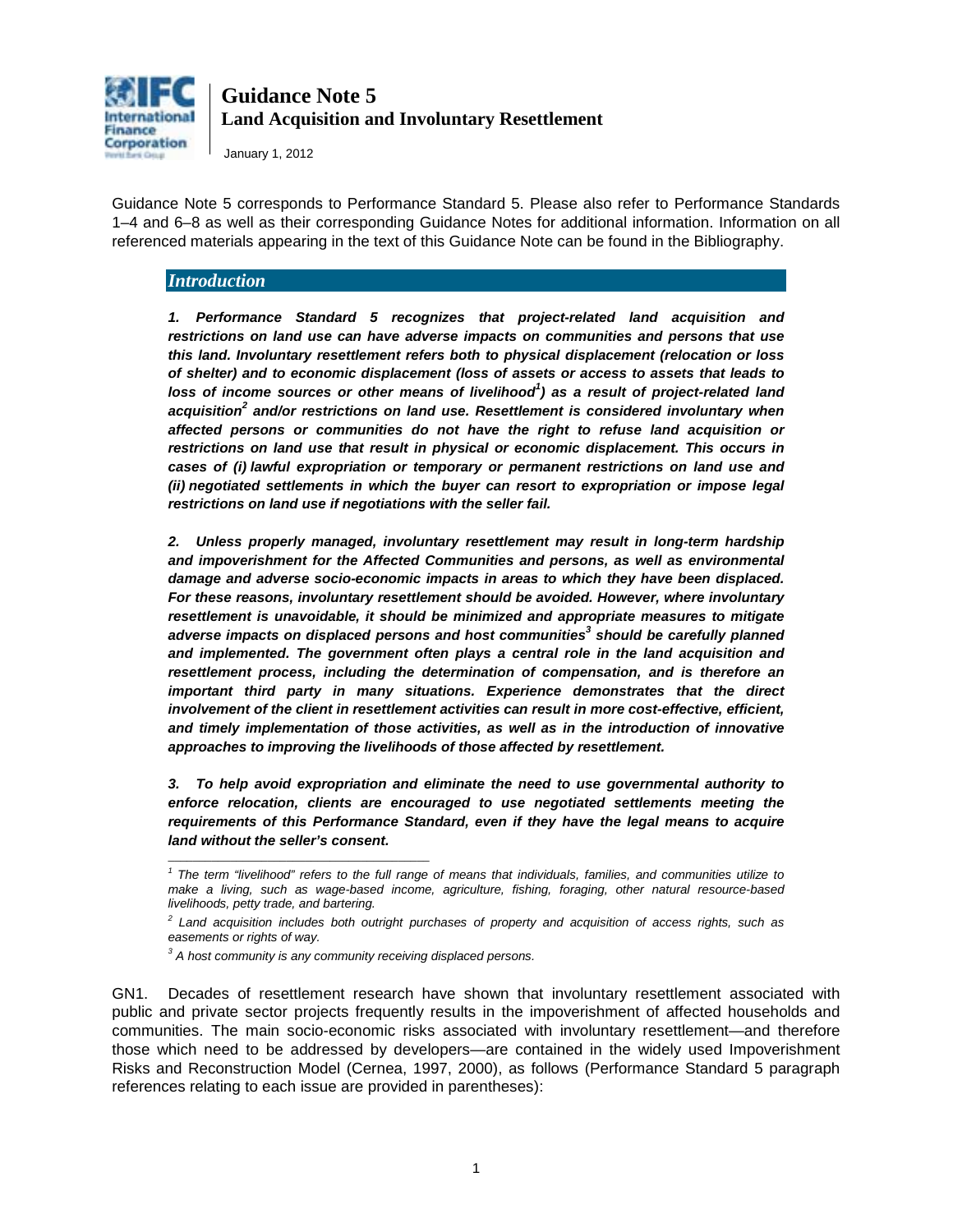

January 1, 2012

- Landlessness (paragraphs 27–28)
- Joblessness (paragraph 28)
- Homelessness (paragraphs 20–21)
- **Marginalization (paragraphs 8 and 19)**
- **Food insecurity (paragraph 28)**
- **Increased morbidity and mortality (no specific mention in Performance Standard 5; Performance** Standard 1, paragraph 7 requires that the risks and impacts identification process consider all relevant environmental and social risks and impacts)
- Loss of access to common property and services (paragraphs 5 and 28)
- **Social disarticulation (paragraph 20).**

GN2. Through proper resettlement planning and implementation, the client can avoid or minimize these risks in a systematic manner and, wherever possible, enhance the development impact of a project by enabling affected households and communities to participate in resettlement planning through informed consultation and participation (ICP), and to share in various project benefits and thereby improve their living standards. Investment in local economic and social development can pay dividends to the client in the form of enhanced goodwill within the affected and host communities, and an enhanced corporate reputation. Conversely, without proper planning and management, involuntary resettlement may have negative consequences that diminish the developmental impact of a project and affect the reputation of the client.

GN3. The loss of access to common property resources and natural resources is an important consideration when evaluating a project's impacts on affected communities' and households' livelihoods, as noted in GN1 above. The types of assets to which access might be lost could include, but are not limited to, pasture, fruit trees, medicinal plants, fiber, firewood, and other non-timber forest resources, croplands, fallow lands, woodlots, and fish stocks. Whilst these resources are, by definition, not owned by individual households, access to them is often a key component of affected households' livelihoods, without which they will likely face the risk of project-induced impoverishment.

GN4. Government agencies are often responsible for planning and implementing physical and economic displacement in preparation for private sector projects or as direct sponsors of such projects. Some countries have national legislation guiding the resettlement process. Government agencies follow national legal requirements, while clients are required to ensure that resettlement undertaken on their behalf meets national laws as well as the objectives of this Performance Standard 5. This may require supplementing the Government's efforts in various ways, as outlined in the section on Government led resettlement below (paragraphs [GN68–](#page-25-0)[GN74\)](#page-26-0).

### *Objectives*

- *To avoid, and when avoidance is not possible, minimize displacement by exploring alternative project designs.*
- *To avoid forced eviction.*
- *To anticipate and avoid, or where avoidance is not possible, minimize adverse social and economic impacts from land acquisition or restrictions on land use by (i) providing compensation for loss of assets at replacement cost4 and (ii) ensuring that resettlement activities are implemented with appropriate disclosure of information, consultation, and the informed participation of those affected.*
- *To improve, or restore, the livelihoods and standards of living of displaced persons.*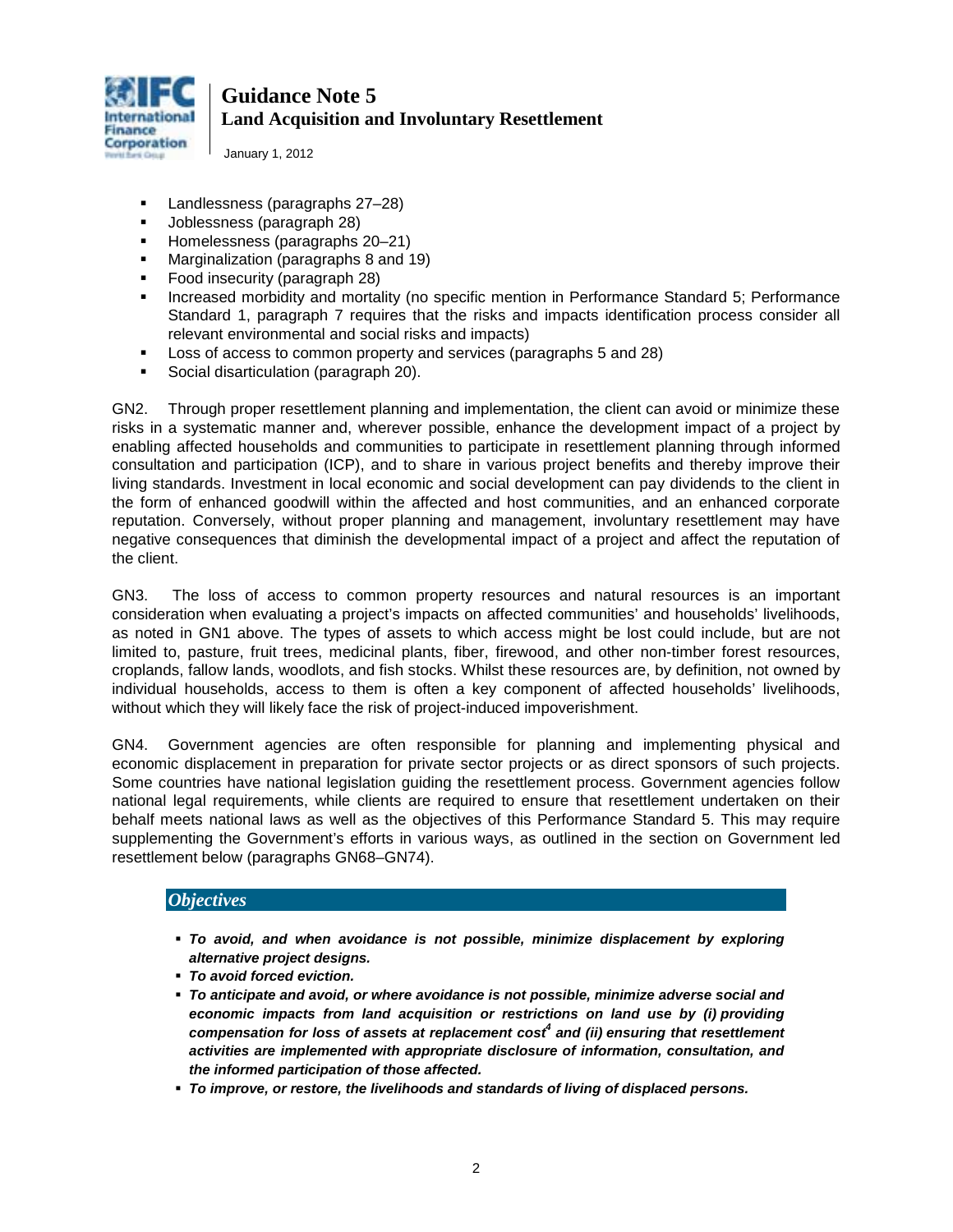

January 1, 2012

*\_\_\_\_\_\_\_\_\_\_\_\_\_\_\_\_\_\_\_\_\_\_\_\_\_\_\_\_\_\_\_\_\_\_\_\_\_\_\_\_\_\_\_\_\_\_\_\_\_\_\_\_\_\_\_\_\_*

#### *To improve living conditions among physically displaced persons through the provision of adequate housing with security of tenure<sup>5</sup> at resettlement sites.*

*<sup>4</sup> Replacement cost is defined as the market value of the assets plus transaction costs. In applying this method of valuation, depreciation of structures and assets should not be taken into account. Market value is defined as the value required to allow Affected Communities and persons to replace lost assets with assets of similar*  value. The valuation method for determining replacement cost should be documented and included in *applicable Resettlement and/or Livelihood Restoration plans (see paragraphs 18 and 25).* 

*5 Security of tenure means that resettled individuals or communities are resettled to a site that they can legally occupy and where they are protected from the risk of eviction.*

GN5. Companies are encouraged to avoid the acquisition of land that results in the physical or economic displacement of people. This requires a meaningful analysis of possible alternatives by the client which incorporates the social and project costs associated with displacement. Where such displacement is unavoidable, adverse impacts on individuals and communities should be minimized through adjustments in routing or siting of project facilities (e.g., pipelines, access roads, plants, depots, etc.).

GN6. If displacement is unavoidable, any project-related eviction should conform to national laws and be conducted in a manner consistent with the objectives of this Performance Standard. More specific guidance is provided in GN55, below. In addition to the guidance provided in paragraph GN55, the international human rights principles laid out in the UN Guiding Principles on Internal Displacement particularly in Section III: Principles relating to protection during displacement—provide useful guidance regarding rights and protections for internally displaced persons. CN[1](#page-0-0)

GN7. There may be circumstances that require special attention if project-related land acquisition occurs in an area with widespread land disputes or in a post-conflict country/region/area from which people were expelled (or chose to leave) due to conflict, and where the ownership of land is not clear at the moment of acquisition. The client should be aware that acquisition of project-related land in these circumstances will add considerable complexity to the usual challenges in land acquisition and involuntary resettlement, and may potentially exacerbate the existing land conflict. In cases where there has been displacement as a result of conflict, prior to the client's involvement, this Guidance Note supports the application of the aforementioned UN Guiding Principles.

GN8. Compensation for land and other assets should be calculated at the market value plus the transaction costs related to restoring the assets. In practice, those who suffer negative social and economic impacts as a result of the acquisition of land for a project and/or restrictions on land use, may include those having legally recognized rights or claims to the land; those with customary claims to land; and those with no legally recognized claims, as well as seasonal natural resource users such as herders, fishing families, hunters and gatherers who may have interdependent economic relations with communities located within the project area. The potential variety of land and land use claimants renders the calculation of full replacement cost in the above-mentioned situations difficult and complex.

<span id="page-2-0"></span>GN9. For this reason, as part of their assessment of legal, social and reputational risks surrounding land acquisition or restriction of use, clients should identify and consult with individuals and communities that will be displaced by land acquisition and/or restrictions on land use as well as host communities who will receive those who are resettled, to obtain adequate information about land titles, claims, and use. All categories of affected households and communities should be consulted, whether individually or through

 $\overline{a}$ GN1 UN Office of the High Commissioner for Human Rights: Guiding Principles on Internal Displacement: Report of the Representative of the Secretary-General, Mr. Francis M. Deng (February 1998), E/CN.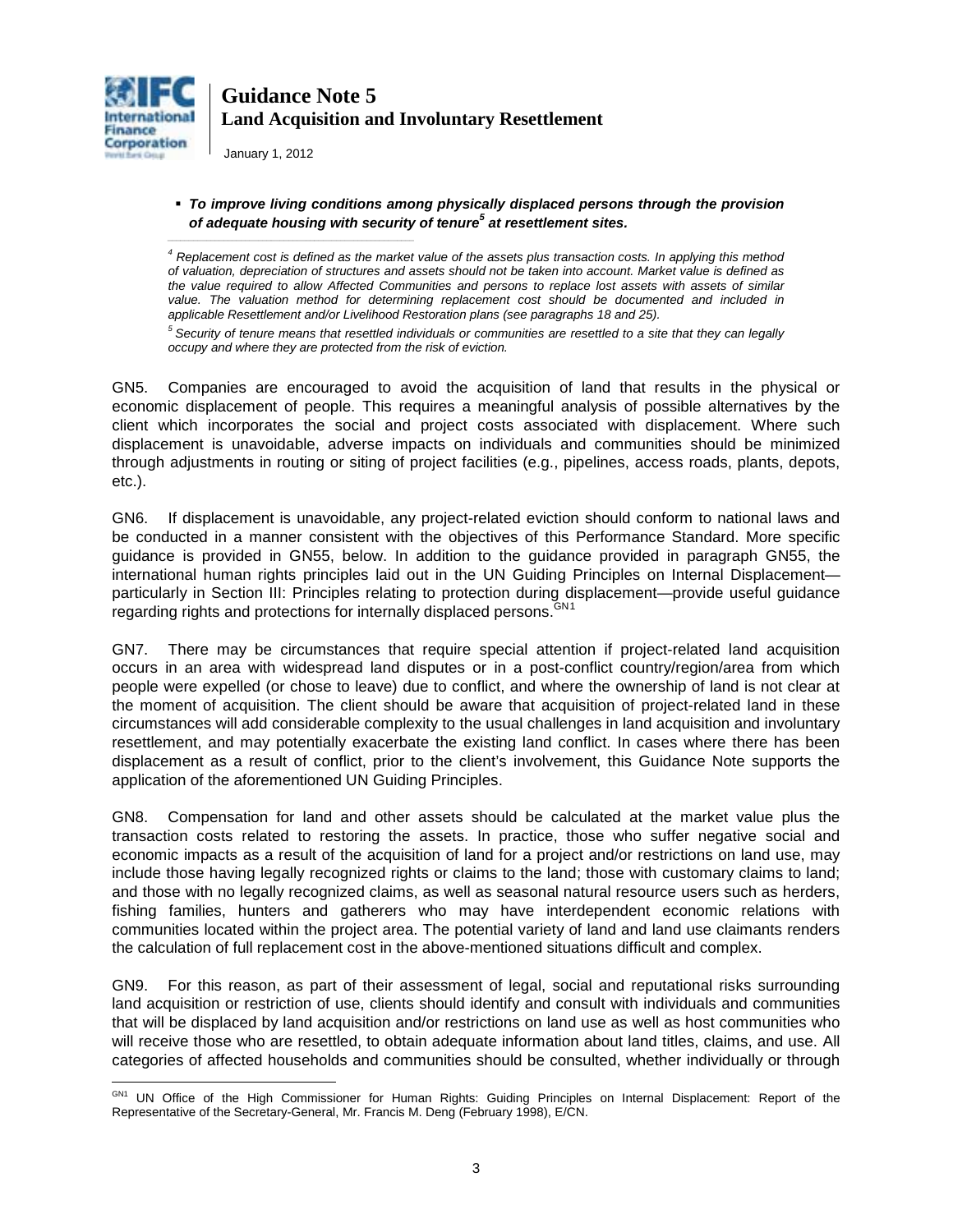

January 1, 2012

representative sampling if the numbers are large, and particular attention should be paid to vulnerable groups. Consultation should capture men's and women's views and concerns. In addition, clients should ensure all households and communities are informed early in the planning process about their options and rights regarding displacement and compensation. Affected households and communities should also have the opportunity for informed participation in key phases of resettlement planning so that the mitigation of adverse project impacts is appropriate and the potential benefits of resettlement are sustainable. More detailed information on consultation and engagement with affected households and communities is provided in Performance Standard 1 and its accompanying Guidance Note.

GN10. Many countries have legally defined rates of compensation for crops and/or land. It is recommended that clients assess the government-established compensation rates and adjust as necessary to meet the replacement rate criterion. The assessment of these rates is best achieved via the commissioning of an experienced agronomist or similarly qualified professional with a working knowledge of the host country's compensation and agricultural pricing systems.

GN11. Compensation alone does not guarantee the restoration or improvement of the livelihoods and social welfare of displaced households and communities. Restoration and improvement of livelihoods often may include many interconnected assets such as access to land (productive, fallow, and pasture), marine and aquatic resources (fish stocks), access to social networks, access to natural resources such as timber and non-timber forest products, medicinal plants, hunting and gathering grounds, grazing and cropping areas, fresh water, as well as employment, and capital. Major challenges associated with rural resettlement include restoring livelihoods based on land or natural resource use and the need to avoid compromising the social or cultural continuity of Affected Communities, including the host communities to which the displaced population may be resettled. Resettlement in urban or peri-urban areas typically affects housing, employment, and enterprises. A major challenge associated with urban resettlement is the restoration of wage-based or enterprise-based livelihoods that are often tied to location (such as proximity to jobs, customers and markets).

<span id="page-3-0"></span>GN12. The following are summary recommendations for the design of measures to improve and or restore livelihoods that are land-based, wage-based and enterprise-based:

- *Land-based livelihoods*: Depending on the type of economic displacement and/or the site to which affected women and men are relocated, they may benefit from: (i) assistance in acquiring or accessing replacement land, including access to grazing land, fallow land, forest, fuel and water resources; (ii) physical preparation of farm land (e.g., clearing, leveling, access routes and soil stabilization); (iii) fencing for pasture or cropland; (iv) agricultural inputs (e.g., seeds, seedlings, fertilizer, irrigation); (v) veterinary care; (vi) small-scale credit, including rice banks, cattle banks and cash loans; and (vii) access to markets (e.g., through transportation means and improved access to information about market opportunities).
- *Wage-based livelihoods*: Wage earners in the affected households and communities may benefit from skills training and job placement, provisions made in contracts with project sub-contractors for temporary or longer term employment of local workers, and smallscale credit to finance start-up enterprises. Wage earners whose income is interrupted during physical displacement should receive a resettlement allowance that covers these and other hidden costs. Affected women and men should be given equal opportunities to benefit from such provisions. The location of resettlement housing, in the case of physically displaced persons, can be a significant contributing factor toward socio-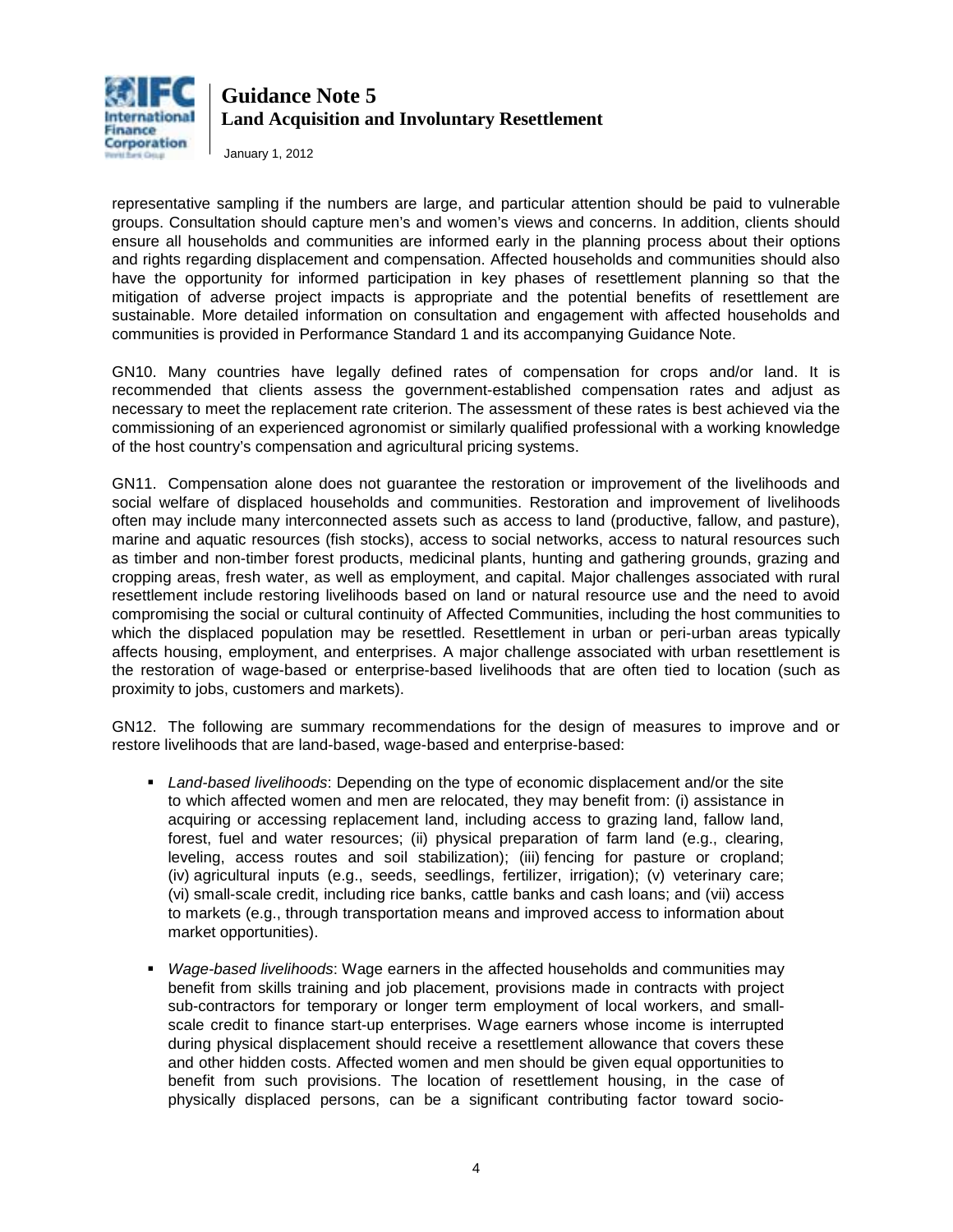

January 1, 2012

economic stability. Careful consideration must be given to the ability of wage earners to continue to access their place(s) of work during and after resettlement; if this ability is impaired then mitigation measures need to be implemented to ensure continuity and avoid a net loss in welfare for affected households and communities.

 *Enterprise-based livelihoods*: Established and start-up entrepreneurs and artisans may benefit from credit or training (e.g., business planning, marketing, inventory and quality control) to expand their business and generate local employment. Clients can promote local enterprise by procuring goods and services for their projects from local suppliers.

<span id="page-4-2"></span>GN13. Performance Standard 5 requires provision of adequate housing and a degree of security of tenure to displaced persons at resettlement sites. Adequate housing or shelter can be measured by quality, safety, size, number of rooms, affordability, habitability, cultural appropriateness, accessibility, <sup>GN[2](#page-2-0)</sup> security of tenure and locational characteristics. Adequate housing should allow access to employment options, markets, and other means of livelihood such as agricultural fields or forests, and also basic infrastructure and services, such as water, electricity, sanitation, health-care, and education depending on the local context and whether these services can be supported and sustained. Adequate sites should not be subject to flooding or other hazards. Whenever possible, clients should endeavor to improve aspects of adequate housing mentioned in this paragraph, including security of tenure, in order to offer better living conditions at the resettlement site, particularly to those without recognizable legal rights or claim to the land they occupy, such as informal settlers (Performance Standard 5, paragraph 17 (iii)) and/or those who are vulnerable as described in Performance Standard 1. Creation of improvement options and setting priorities for such improvements at resettlement sites should be done with the participation of those being displaced as well as host communities as appropriate.

<span id="page-4-3"></span>GN14. Security of tenure is an important component of adequate housing. Security of tenure at its highest level means that residents are the legally recognized owners of their land and structures and are free to trade or collateralize their possession. At a minimum, security of tenure affords residents protection from eviction. Eviction means removal of people and their belongings from land and structures against their will and without any legal or other protection. Improving security of tenure can have a positive impact on displaced persons' standard of living. As described in Performance Standard 5, paragraph 17, displaced persons may have formal legal rights to the land; they may have recognized but not formal legal rights to land (e.g., through traditional customary claim to the land or communal possession of community land); or they may have no recognizable legal right to the land they occupy (e.g., informal or opportunistic settlers). In addition, displaced persons may be seasonal or permanent tenants, paying and non-paying or seasonal migrants. Provision of security of tenure for each category of occupant may differ as outlined in the UN Basic Principles and Guidelines on Development-Based Evictions and Displacement (UN Special Rapporteur on the Right to Housing, 2007).<sup>GN[3](#page-4-0)</sup>

GN15. Displaced persons falling within the meaning of Performance Standard 5, paragraph 17 (iii), are vulnerable to the risk of evictions and displacement in the future by the state or others, particularly if they receive cash compensation but not a place to relocate. As a result, additional protection should be

 $\overline{a}$ <sup>GN2</sup> New housing or shelter, should where appropriate, follow the concept of universal design, and remove the physical barriers that prevent people with disabilities (including the elderly, temporarily infirm, children, etc) from fully participating in social and economic life as explored in the World Bank publication, Design for All (Hotlink to the website: [http://siteresources.worldbank.org/DISABILITY/Resources/Universal\\_Design.pdf](http://siteresources.worldbank.org/DISABILITY/Resources/Universal_Design.pdf)

<span id="page-4-1"></span><span id="page-4-0"></span>GN3 UN Office of the High Commissioner for Human Rights: Basic Principles and Guidelines on Development-Based Evictions and Displacement: report of the Special Rapporteur on adequate housing as a component of the right to an adequate standard of living, Mr. Miloon Kothari, 11 June 2007, A/HRC/4/18.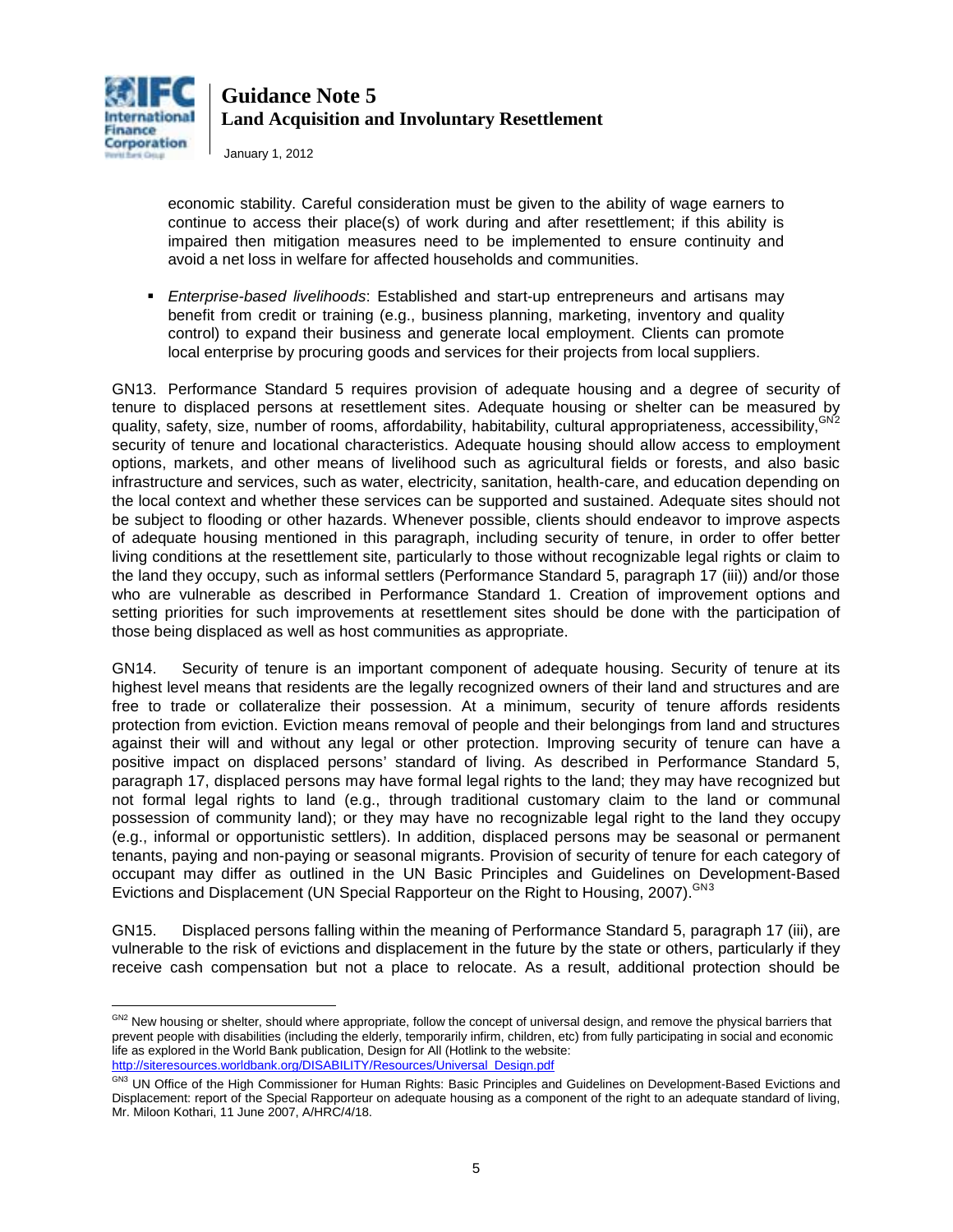

January 1, 2012

considered. These are described in paragraph GN45. In some cases, tenants may qualify for replacement housing and in other cases they will be resettled in similar housing under similar or improved tenure arrangements.

### *Scope of Application*

\_\_\_\_\_\_\_\_\_\_\_\_\_\_\_\_\_\_\_\_\_\_\_\_\_\_\_\_\_\_\_\_\_\_\_\_\_\_\_\_\_\_\_\_\_\_\_\_\_\_\_\_\_\_

*4. The applicability of this Performance Standard is established during the environmental and social risks and impacts identification process. The implementation of the actions necessary to meet the requirements of this Performance Standard is managed through the client's Environmental and Social Management System, the elements of which are outlined in Performance Standard 1.*

*5. This Performance Standard applies to physical and/or economic displacement resulting from the following types of land-related transactions:* 

- *Land rights or land use rights acquired through expropriation or other compulsory procedures in accordance with the legal system of the host country;*
- Land rights or land use rights acquired through negotiated settlements with *property owners or those with legal rights to the land if failure to reach settlement*  would have resulted in expropriation or other compulsory procedures;<sup>6</sup>
- *Project situations where involuntary restrictions on land use and access to natural resources cause a community or groups within a community to lose access to resource usage where they have traditional or recognizable usage rights; 7*
- *Certain project situations requiring evictions of people occupying land without formal, traditional, or recognizable usage rights; <sup>8</sup> or*
- *Restriction on access to land or use of other resources including communal property and natural resources such as marine and aquatic resources, timber and non-timber forest products, freshwater, medicinal plants, hunting and gathering grounds and grazing and cropping areas. 9*

*6. This Performance Standard does not apply to resettlement resulting from voluntary land transactions (i.e., market transactions in which the seller is not obliged to sell and the buyer cannot resort to expropriation or other compulsory procedures sanctioned by the legal system of the host country if negotiations fail). It also does not apply to impacts on livelihoods where the project is not changing the land use of the affected groups or communities. 10*

*<sup>6</sup> This also applies to customary or traditional rights recognized or recognizable under the laws of the host country. The negotiations may be carried out by the government or by the company (in some circumstances, as an agent of the government).* 

*<sup>7</sup> In such situations, affected persons frequently do not have formal ownership. This may include freshwater and marine environments. This Performance Standard may also apply when project-related biodiversity areas or*  legally designated buffer zones are established but not acquired by the client.

*<sup>8</sup> While some people do not have rights over the land they occupy, this Performance Standard requires that non-land assets be retained, replaced, or compensated for; relocation take place with security of tenure; and lost livelihoods be restored.* 

*<sup>9</sup> Natural resource assets referred to in this Performance Standard are equivalent to ecosystem provisioning services as described in Performance Standard 6.* 

*<sup>10</sup> More generalized impacts on communities or groups of people are covered in Performance Standard 1. For example, disruption of access to mineral deposits by artisanal miners is covered by Performance Standard 1.*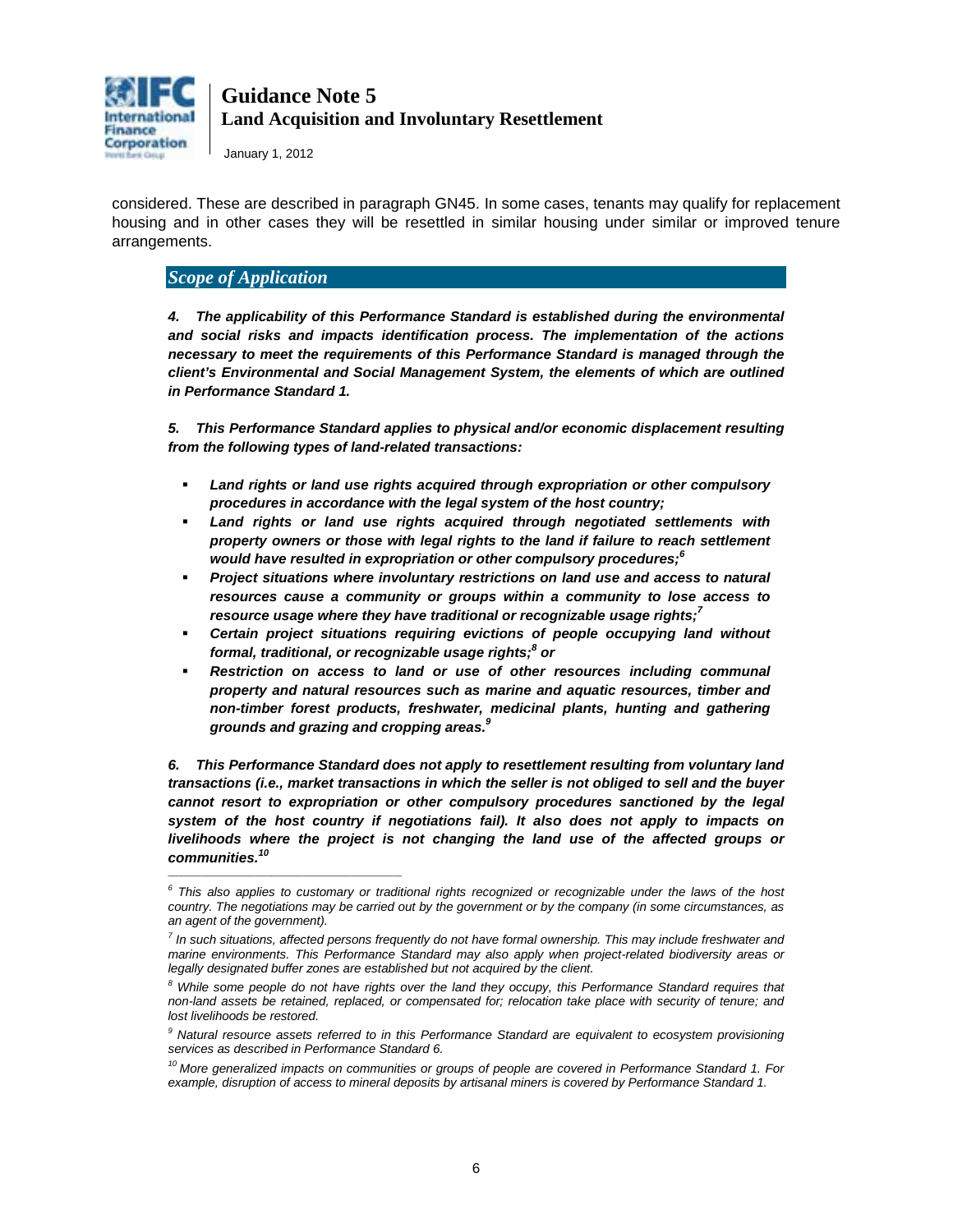

January 1, 2012

### *7. Where project impacts on land, assets, or access to assets become significantly adverse at any stage of the project, the client should consider applying requirements of this Performance Standard, even where no land acquisition or land use restriction is involved.*

GN16. Performance Standard 5 applies to transactions where the buyer acquires land, or land use rights through direct negotiations with the seller, but where the buyer can resort to government authority to gain access to the land or to impose limits on land use (such as easements or rights of way) if the buyer and seller cannot agree on a price, or negotiations otherwise fail. In these cases, the seller does not have the option to retain the land. The seller must accept the buyer's best offer or face expropriation or other legal proceedings based on eminent domain. This process of land acquisition by governments is commonly known as expropriation, compulsory acquisition or eminent domain. Performance Standard 5 seeks to protect sellers from a variety of risks of negotiated transactions that occur under these conditions. It is not relevant to the application of Performance Standard 5 whether the client or the government conducts the negotiations (directly or through third parties), since the seller could feel compelled to accept inadequate compensation if he or she knows that the alternative (expropriation) is even less attractive, or if he/she lacks access to adequate information on market prices. The seller may also be forced to accept a cash settlement in situations where alternative housing or replacement land of equivalent value is not available in the area. In order for acquisition of land to be considered "willing buyer/willing seller," where the affected households voluntarily sell their property and assets, the client must not have the option of compulsory acquisition and the following conditions should apply: (i) land markets or other opportunities for the productive investment of the sales income exist; (ii) the transaction took place with the seller's informed consent; and (iii) the seller was provided with fair compensation based on prevailing market values. These principles should apply to land consolidators, aggregators, or land developers in order to ensure fair property transactions.

<span id="page-6-0"></span>GN17. As stated in Performance Standard 5, paragraph 23, the client is not required to compensate or assist opportunistic settlers who encroach on the project area after the cut-off date for eligibility. The client should nevertheless accommodate individuals or groups who are not present at the time of registration but who have a legitimate claim to membership of the Affected Community. Such groups might include absent family members engaged in migrant wage labor or nomadic pastoralists who use local resources on a seasonal basis. If there is a significant time lag between the completion of the census and implementation of the resettlement or livelihood restoration plan, planners should make provision for population movements as well as natural population increase; a repeat census may be required to allow for these natural changes. Similarly, the client should account for people who may not occupy a site required by a project at the time of enumeration, e.g., refugees or other persons internally displaced by civil conflict who may be unable or unwilling to return to a location to exercise their land claims after a conflict. Such scenarios generally occur in post-conflict situations and it is recommended that the client seek the advice of social development professionals familiar with the country context.

GN18. Project situations where involuntary restrictions on land use and access to natural resources cause a community or groups within a community to lose access to resources where they have traditional or recognizable usage rights may include, for example, loss of access to common property resources such as forest, grazing land or fishing grounds. In such situations, the impacts of project-related restriction of access to resources are typically direct, adverse and indistinguishable from the impacts of land acquisition. As noted in GN1, above, loss of access to common property resources has been identified as one of the primary impoverishment risks associated with involuntary resettlement and requires careful mitigation.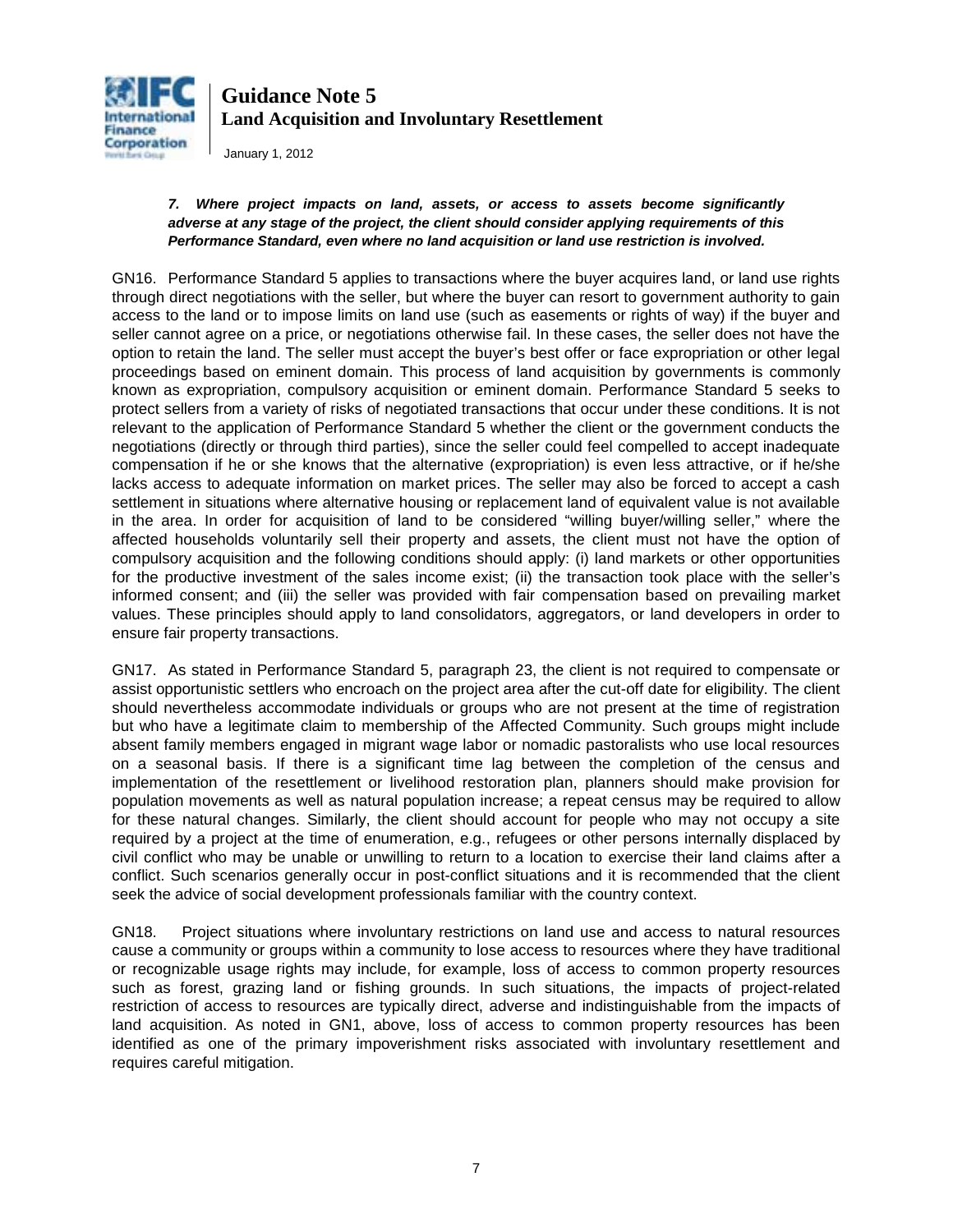

January 1, 2012

GN19. In the event of impacts by project activities other than land acquisition or restriction of access to land use, the client's social and environmental risks and impacts identification process under Performance Standard 1 should address how these risks and impacts will be avoided, minimized, mitigated or compensated for by the client. Examples include the loss of access to state-owned sub-surface mineral rights<sup>GN[4](#page-4-1)</sup> by artisanal miners, and/or pollution or project-related disruption of access to water on land not acquired by the project or whose use is not restricted by the project. While Performance Standard 5 will not apply to these situations, the client should nonetheless consider appropriate mitigation measures for the affected people under Performance Standard 1 (see Guidance Note 1). Even if the client's assessment determines at the outset that no significant project impacts are likely to occur, project conditions could subsequently change and affect local communities adversely (e.g., future project-related pollution or the project's extraction of water that affects water resources on which communities depend). If and when such conditions occur in the future, they should be assessed by the client under Performance Standard 1. If direct project impacts become significantly adverse at any stage of the project, so that the relevant communities are left with no alternative except to resettle or become economically displaced, the client should apply the requirements of Performance Standard 5, even where no initial project-related land acquisition was involved. In these cases, an option for the client may be to acquire the relevant land that is subject to significant adverse impact, and apply the requirements of Performance Standard 5.

GN20. Impacts not directly related to land transactions, such as restrictions on land use resulting from the creation of project-related buffer zones or biodiversity offsets, as well as economic displacement associated with freshwater and marine fisheries, are covered under Performance Standard 5 and should be mitigated and compensated for according to the principles of the Performance Standard. Examples of buffer zones might include restrictions on access to fishing areas around ports, docks or shipping lanes; creation of safety zones around mines, quarries or blasting zones; or green spaces around industrial plants. While land rights or the equivalent freshwater/marine rights may not be acquired, restrictions on the use of land or freshwater/marine resources may cause physical and/or economic displacement which is indistinguishable from that associated with land acquisition transactions and must be dealt with according to the requirements of this Performance Standard. Buffer zones impacting sub-surface minerals are covered in Performance Standard 1.

### *Requirements*

*General* 

#### *Project Design*

*8. The client will consider feasible alternative project designs to avoid or minimize physical and/or economic displacement, while balancing environmental, social, and financial costs and benefits, paying particular attention to impacts on the poor and vulnerable.* 

#### *Compensation and Benefits for Displaced Persons*

*9. When displacement cannot be avoided, the client will offer displaced communities and persons compensation for loss of assets at full replacement cost and other assistance<sup>11</sup> to help them improve or restore their standards of living or livelihoods, as provided in this Performance Standard. Compensation standards will be transparent and applied*

\_\_\_\_\_\_\_\_\_\_\_\_\_\_\_\_\_\_\_\_\_\_\_\_\_\_\_\_\_\_\_\_\_\_\_\_\_\_\_\_\_\_\_\_\_\_\_\_\_\_\_\_\_\_ *<sup>11</sup> As described in paragraphs 19 and 26.*

<span id="page-7-0"></span> $\overline{a}$ <sup>GN4</sup> In most countries, surface land rights are legally distinct from sub-surface mineral rights and exploitation by individuals either illegal or highly regulated (unlike surface land rights).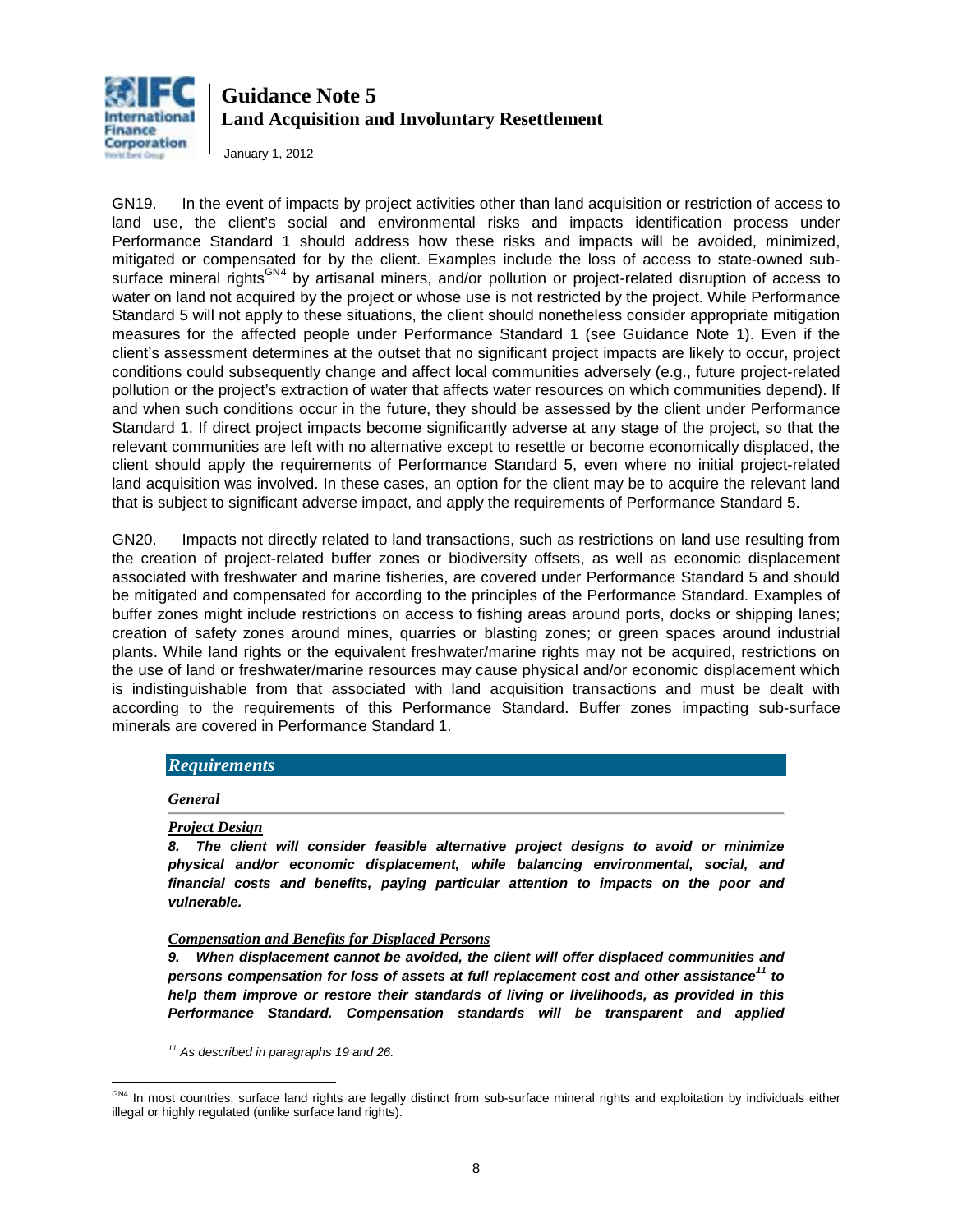

January 1, 2012

\_\_\_\_\_\_\_\_\_\_\_\_\_\_\_\_\_\_\_\_\_\_\_\_\_\_\_\_\_\_\_\_\_\_\_\_\_\_\_\_\_\_\_\_\_\_\_\_\_\_\_\_\_\_

*consistently to all communities and persons affected by the displacement. Where livelihoods of displaced persons are land-based,12 or where land is collectively owned, the client will, where feasible,<sup>13</sup> offer the displaced land-based compensation. The client will take possession of acquired land and related assets only after compensation has been made available<sup>14</sup> and, where applicable, resettlement sites and moving allowances have been provided to the displaced persons in addition to compensation.<sup>15</sup> The client will also provide opportunities to displaced communities and persons to derive appropriate development benefits from the project.* 

<sup>15</sup> Unless government-managed resettlement is involved and where the client has no direct influence over the *timing of compensation payments. Such cases should be handled in accordance with paragraphs 27–29 of this Performance Standard. Staggered compensation payments may be made where one-off cash payments would demonstrably undermine social and/or resettlement objectives, or where there are ongoing impacts to livelihood activities.* 

GN21. The potential cost of mitigation for economic and physical displacement should be scoped early in the project design phase and be integrated into consideration of project design and development. Mitigation and compensation for physical and economic displacement can be costly. Early assessment of this cost is important to assess the viability of alternative project designs, technologies, routes, or sites.

GN22. The rate of compensation for lost assets should be calculated at full replacement cost, (i.e., the market value of the assets plus transaction costs). The process used for determining compensation values should be transparent and easily comprehensible to project-affected people. Rates should be adjusted for inflation annually, at a minimum. For losses that cannot easily be valued or compensated for in monetary terms, in-kind compensation may be appropriate. However, this compensation should be made in goods or resources that are of equivalent or greater value, are culturally appropriate and which can be sustainably maintained by the community. With regard to land and assets, replacement costs are defined as follows:

- *Agricultural or pasture land*: land of equal productive use or potential, located in the vicinity of the affected land or the new housing site, plus the cost of preparation to levels similar to or better than those of the affected land, and transaction costs such as registration and transfer taxes or customary fees. In situations where blocks of replacement land are identified by the client in areas not immediately adjacent to affected land, the client should establish the difference between present and potential land use to ensure that replacement land is of equivalent potential. Typically this requires an independent assessment of land capacity and/or carrying capacity (e.g., soils surveys, agronomic capability mapping). Compensation for affected land with land of less productive potential may prevent the restoration of livelihoods and require a higher cost of inputs than prior to displacement. Land-based compensation strategies are the preferred form of compensation for agriculturally-based households.
- *Fallow land:* market value of land of equal productive value in the vicinity of the affected land. Where value cannot be determined or land for land compensation is not feasible, in-kind communal compensation is recommended.

*<sup>12</sup> The term "land-based" includes livelihood activities such as subsistence cropping and grazing of livestock as well as the harvesting of natural resources.* 

*<sup>13</sup> Refer to paragraph 26 of this Performance Standard for further requirements.* 

<sup>&</sup>lt;sup>14</sup> In certain cases it may not be feasible to pay compensation to all those affected before taking possession of *the land, for example when the ownership of the land in question is in dispute. Such circumstances shall be identified and agreed on a case-by-case basis, and compensation funds shall be made available for example through deposit into an escrow account before displacement takes place.*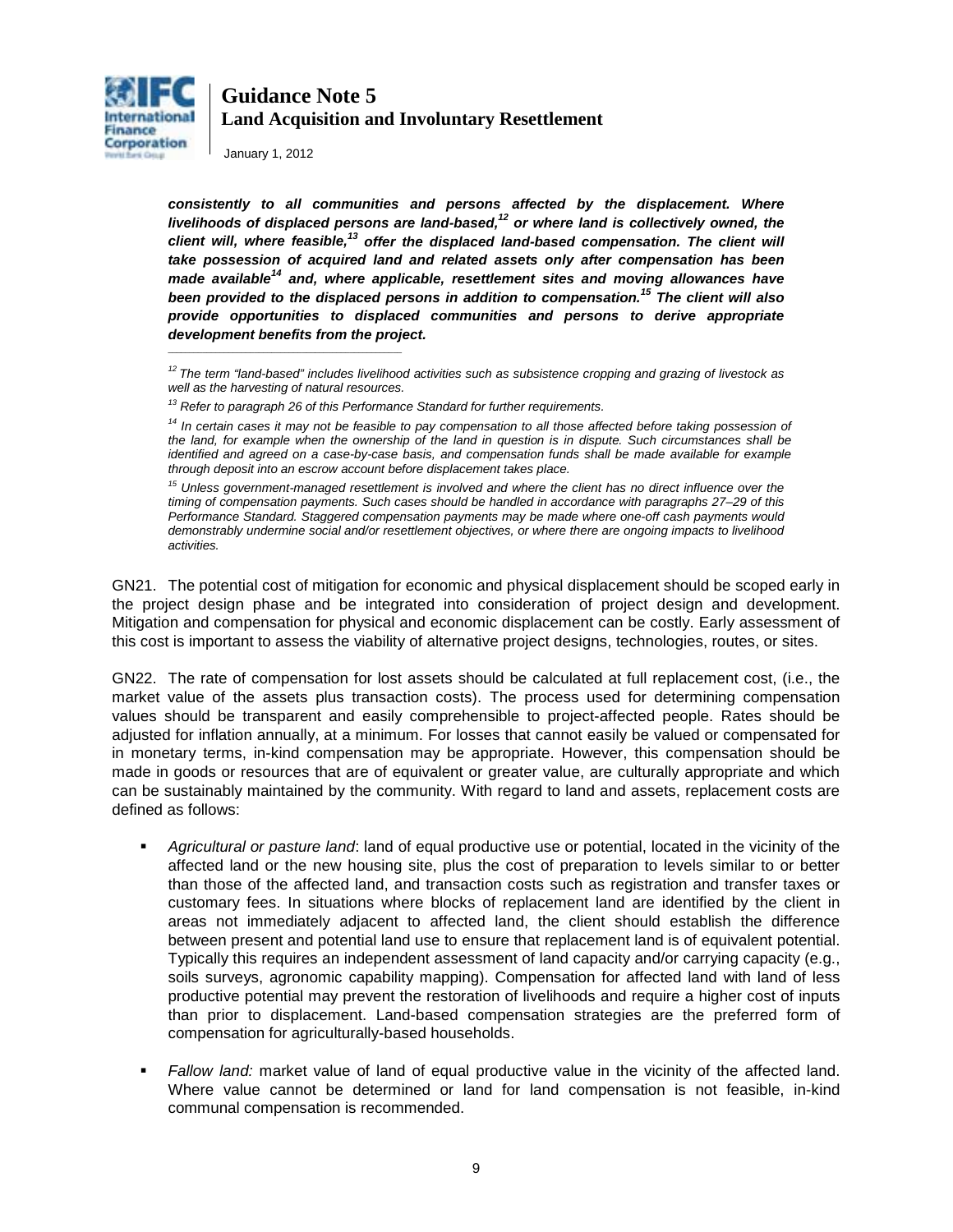

January 1, 2012

- *Land in urban areas:* the market value of land of equivalent area and use, with similar or improved infrastructure and services preferably located in the vicinity of the affected land, plus transaction costs such as registration and transfer taxes.
- *Houses and other structures* (including public structures such as schools, clinics and religious buildings): the cost of purchasing or building a replacement structure, with an area and quality similar to or better than those of the affected structure, or of repairing a partially affected structure, including labor, contractors' fees and transaction costs such as registration, transfer taxes, and moving costs.
- *Loss of access to natural resources*: The market value of the natural resources which may include wild medicinal plants, firewood, and other non-timber forest products, meat or fish. However cash compensation is seldom an effective way of compensating for lost access to natural resources—as discussed in GN22–23 and GN56–66 below—and every effort should be made to provide or facilitate access to similar resources elsewhere, thereby avoiding or minimizing the need for cash compensation.

GN23. Compensation for lost land and assets should be paid prior to the client taking possession of this land or assets and where possible people should have been resettled at their new sites and moving allowances paid to them. However, there may be circumstances where delayed payment of compensation may be justified or beyond the client's control. In addition, certain activities, for example seismic surveys, may lead to temporary disruption of economic activities and damage or destruction of property which can only be assessed and compensated for after the surveys are completed, once the damage is measurable. In such cases, compensation after the fact is acceptable. There are also instances in which economic effects must necessarily be measured over time, for example the reestablishment of croplands and crop yields after temporary disruption caused by pipeline laying; again, staggered compensation payments based on measured impacts may be acceptable.

GN24. As a matter of general principle under Performance Standard 5, preference should be given to land-based resettlement strategies for physically or economically displaced persons whose livelihoods are land-based. When affected households or communities are to be physically displaced these strategies may include resettlement on public land with agreement of government or on private land purchased for resettlement. When replacement land is offered, the combined characteristics of the land, such as productive potential, advantages of location, and security of tenure, as well as the legal nature of the land title or use rights should at least be equivalent to those of the old site. If land is not the preferred option of the displaced persons, or sufficient land is not available, non-land-based options such as employment opportunities or assistance to establish businesses should be explored in addition to cash compensation for land and other affected assets. Transitioning displaced people from land-based livelihoods to non land-based livelihoods is extremely challenging. In cases of economic displacement, the preference for land-based strategies means that the compensation, targeted assistance, and transitional support to be offered to economically displaced persons should be consistent with their landbased livelihood. For additional guidance, see paragraphs GN57–66 below. Persons identified as vulnerable should be assisted to fully understand their options for resettlement and compensation, and encouraged to choose the option(s) with the lowest risk.

GN25. Cash compensation may be offered to those people who do not wish to continue their land-based livelihoods or who prefer to purchase land on their own. When payment of cash compensation is considered, the abilities of the affected population to utilize cash to restore standards of living should be carefully assessed. Because short-term consumption of cash compensation can result in hardship for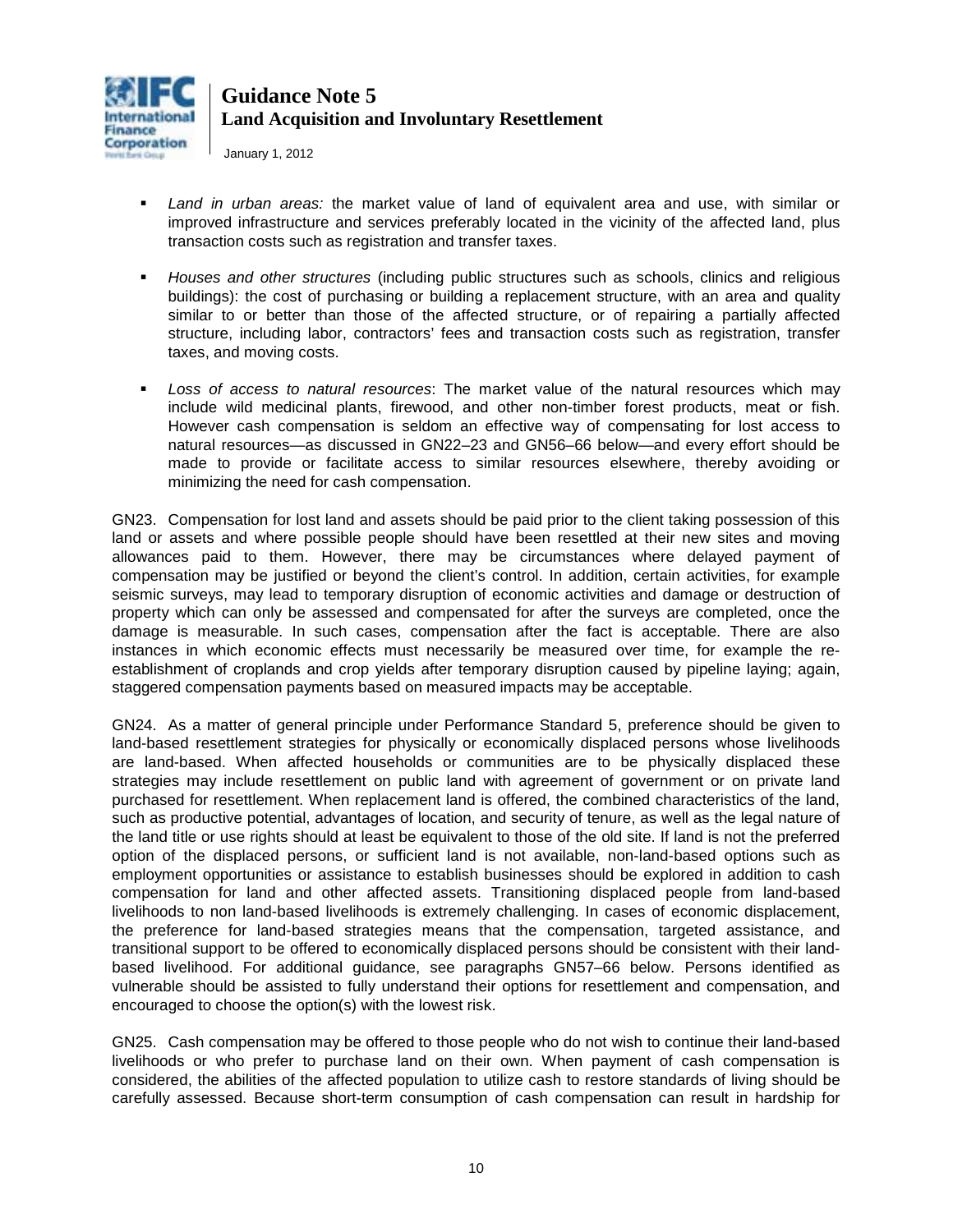

January 1, 2012

susbsistence-based economies or poorer households, payment of in-kind compensation (e.g., livestock or other moveable/transferable property) or vouchers earmarked for specific types of goods and services may be more appropriate. Detailed guidance on opportunities to derive appropriate development benefits from the project can be found in [IFC's Handbook for Preparing a Resettlement Action Plan.](http://www1.ifc.org/wps/wcm/connect/topics_ext_content/ifc_external_corporate_site/ifc+sustainability/publications/publications_handbook_rap__wci__1319577659424)

#### *Community Engagement*

10. The client will engage with Affected Communities, including host communities, through *the process of stakeholder engagement described in Performance Standard 1. Decisionmaking processes related to resettlement and livelihood restoration should include options and alternatives, where applicable. Disclosure of relevant information and participation of Affected Communities and persons will continue during the planning, implementation, monitoring, and evaluation of compensation payments, livelihood restoration activities, and resettlement to achieve outcomes that are consistent with the objectives of this Performance Standard.<sup>16</sup> Additional provisions apply to consultations with Indigenous Peoples, in accordance with Performance Standard 7.* 

#### *Grievance Mechanism*

 $\mathcal{L}_\text{max}$  and  $\mathcal{L}_\text{max}$  and  $\mathcal{L}_\text{max}$  are the set of the set of the set of the set of the set of the set of the set of the set of the set of the set of the set of the set of the set of the set of the set of th

*11. The client will establish a grievance mechanism consistent with Performance Standard 1 as early as possible in the project development phase. This will allow the client to receive and address specific concerns about compensation and relocation raised by displaced persons or members of host communities in a timely fashion, including a recourse mechanism designed to resolve disputes in an impartial manner.* 

*<sup>16</sup> The consultation process should ensure that women's perspectives are obtained and their interests factored into all aspects of resettlement planning and implementation. Addressing livelihood impacts may require intra-household analysis in cases where women's and men's livelihoods are affected differently. Women's and men's preferences in terms of compensation mechanisms, such as compensation in kind rather than in cash, should be explored.* 

GN26. Effective resettlement planning requires regular consultation and engagement with a wide range of project stakeholders. For the purpose of Performance Standard 5, the key stakeholder groups are the economically and/or physically displaced persons and the host community as well as any governmental or other parties responsible for approving and/or delivering resettlement-related plans and assistance. Early communication helps to manage public expectations concerning the impact of a project and its expected benefits. This early engagement is very important where resettlement is envisaged, to enable affected households, communities and other stakeholders to fully understand the implications of such impacts on their lives and to actively participate in the associated planning processes or decide upon trusted representatives to participate for them. While the establishment of resettlement committees can support the resettlement plan and communication efforts, steps should be taken to ensure that all potentially displaced people are informed and invited to participate in decision making related to resettlement.

GN27. As described in Performance Standard 1, informed participation involves organized and iterative consultation, leading to the client's incorporating into its decision-making process the views of the affected households and communities on matters that affect them directly, such as the identification or project alternatives to minimize the need for resettlement, proposed resettlement planning milestones and mitigation measures (e.g., alternative resettlement site selection, eligibility criteria, design and layout of replacement housing and social amenities, timing of relocation and identification of vulnerable persons with the Affected Community), the sharing of development benefits and opportunities, livelihood restoration plans and resettlement implementation issues. The client will document the informed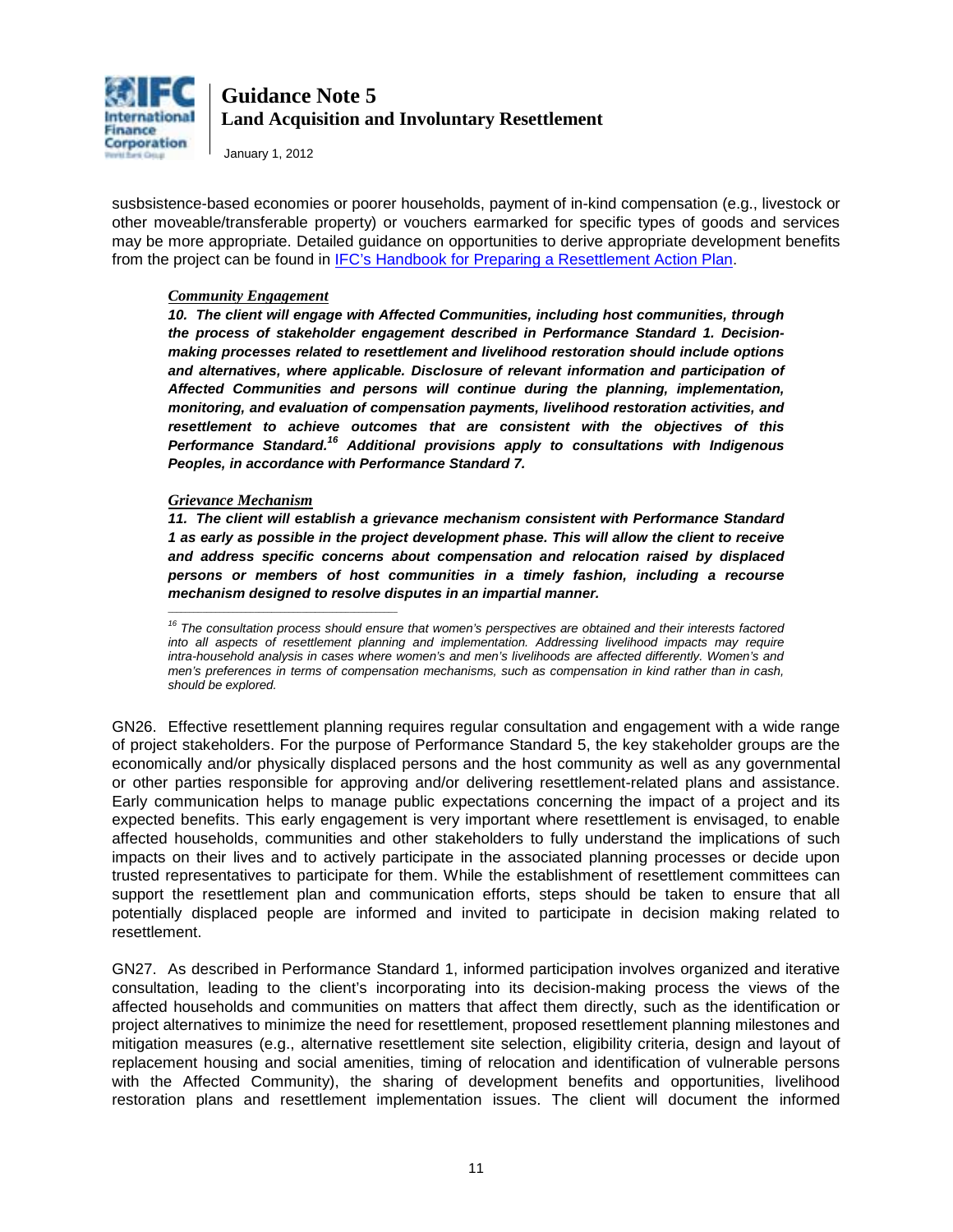

January 1, 2012

consultation and participation process in the Resettlement and/or Livelihood Restoration Plan. The Resettlement and/or Livelihood Restoration Plan will provide a clear indication as to how directly affected households and communities (including host communities) will be involved in an ongoing process of organized, iterative consultation throughout the process of resettlement planning, implementation and monitoring. As described below in GN41 and GN47, the participation process needs to be adapted to ensure that women's concerns are adequately captured and factored into all key stages of resettlement planning and implementation.

GN28. Disclosure of displacement eligibility and entitlements including compensation and livelihood restoration packages should take place sufficiently early in the project's planning process to allow potentially displaced people sufficient time to consider their options. Engagement of third party experts who can provide additional information on the conditions and benefits of the Resettlement Action Plan for the benefit of the affected people may reduce the imbalance of power and knowledge between the client and the community. Special provisions apply to consultation with Indigenous Peoples (see Performance Standard 7), as well as individuals belonging to vulnerable groups. For requirements and guidance on the informed consultation and participation process (ICP), see the section on Stakeholder Engagement, paragraphs 25 to 33 of Performance Standard 1 and its accompanying Guidance Note 1. Additional guidance on effective public consultation can be found in the IFC publication [Stakeholder Engagement: A](http://www1.ifc.org/wps/wcm/connect/Topics_ext_content/ifc_external_corporate_site/IFC%20Sustainability/Publications/Publications_Handbook_StakeholderEngagement__WCI__1319577185063?id=9036808048d2ea68ba36bf4b02f32852&WCM_Page.ResetAll=TRUE&CACHE=NONE&CONTE)  [Good Practice Handbook for Companies Doing Business in Emerging Markets.](http://www1.ifc.org/wps/wcm/connect/Topics_ext_content/ifc_external_corporate_site/IFC%20Sustainability/Publications/Publications_Handbook_StakeholderEngagement__WCI__1319577185063?id=9036808048d2ea68ba36bf4b02f32852&WCM_Page.ResetAll=TRUE&CACHE=NONE&CONTE) 

GN29. Vulnerable or "at-risk" groups include people who, by virtue of gender, ethnicity, age, physical or mental disability, economic disadvantage or social status may be more diversely affected by displacement than others and who may be limited in their ability to claim or take advantage of resettlement assistance and related development benefits. Vulnerable groups in the context of displacement also include people living below the poverty line, the landless, the elderly, women- and children-headed households, Indigenous Peoples, ethnic minorities, natural resource dependent communities or other displaced persons who may not be protected through national land compensation or land titling legislation. These groups should be identified either through the process of Environmental and Social Impact Assessment (Performance Standard 1) or through the social baseline studies component of resettlement planning. Special measures may include focus groups with vulnerable and at-risk groups; ensuring that resettlement committees include members of vulnerable, at-risk and disadvantaged groups, and ensuring that Project staff has representatives from these groups (such as women, elderly, disabled). In some cases special efforts must be made to ensure that vulnerable members have access to consultation events or discussion forums. Examples of how this can be done include provision of transportation and visits to individual households. Persons identified as vulnerable should be assisted to fully understand their options for resettlement and compensation, and encouraged to choose the option with the lowest risk.

GN30. Regardless of scale, involuntary resettlement may give rise to grievances among affected households and communities over issues ranging from rates of compensation and eligibility criteria to the location of resettlement sites and the quality of services at those sites. Timely redress of grievances through an effective and transparent grievance mechanism is vital to the satisfactory implementation of resettlement and to completion of the project on schedule.

GN31. The client should make every effort to resolve grievances at the community level without impeding access to any judicial or administrative remedies that may be available. The client should ensure that designated staff are trained and available to receive grievances and coordinate efforts to redress those grievances through the appropriate channels, taking into consideration any customary and traditional methods of dispute resolution within the Affected Communities. Affected households and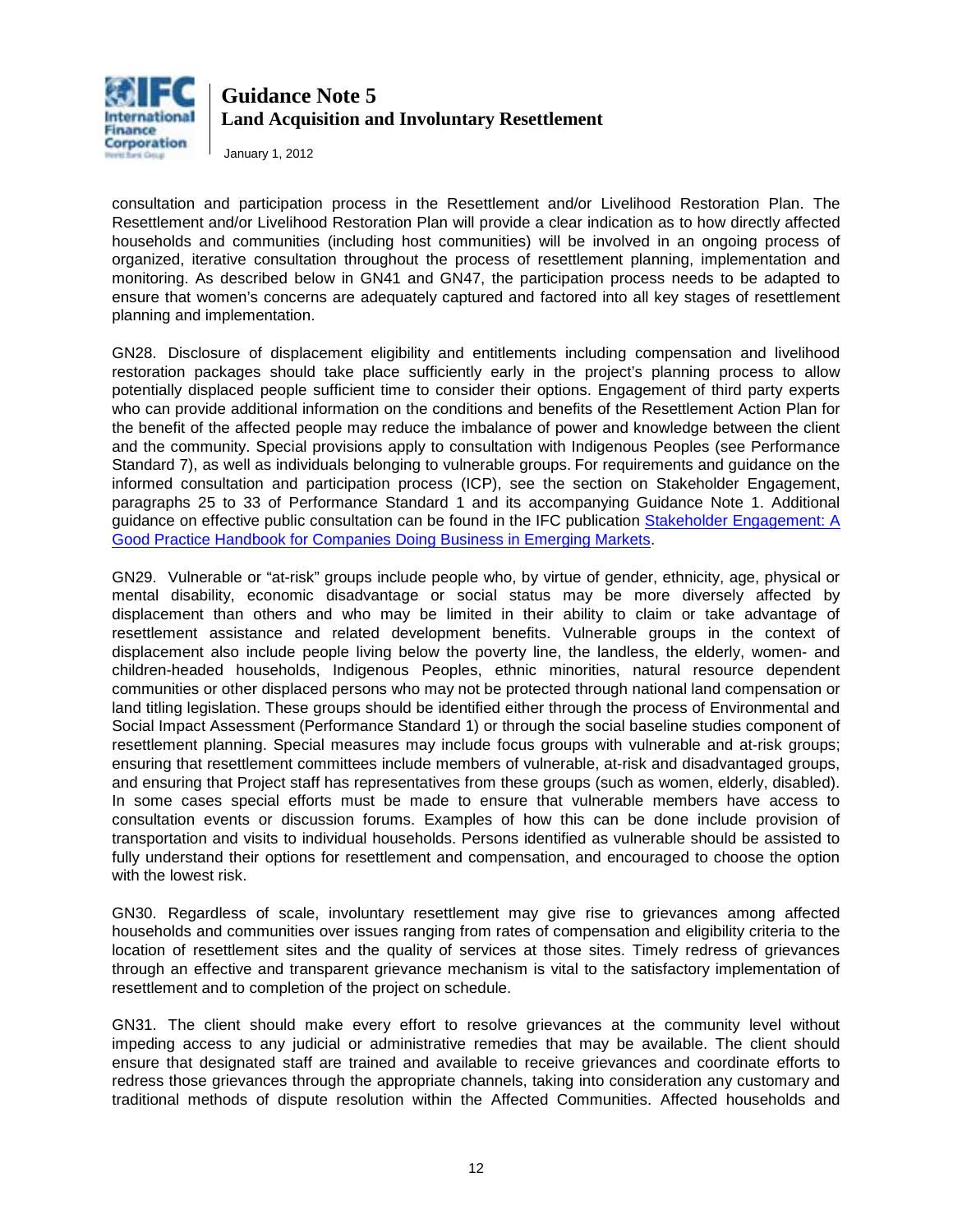

January 1, 2012

*\_\_\_\_\_\_\_\_\_\_\_\_\_\_\_\_\_\_\_\_\_\_\_\_\_\_\_\_\_\_\_\_\_\_\_\_\_\_\_\_\_\_\_\_\_\_\_\_*

communities should be informed, as part of the consultation effort, of the process for registering grievances, should have access to this grievance mechanism, and know the possibilities of legal recourse available. As with the Resettlement Action Plan (see paragraph 19 of Performance Standard 5), the scope of the grievance mechanism will vary with the magnitude and complexity of the project and its associated displacement. It should be readily accessible to all and provide for fair, transparent and timely redress of grievances and special accommodations for women and vulnerable and marginalized groups to voice their concerns or make complaints. Further guidance on establishing grievance procedures can be found in [IFC's Good Practice Note—Addressing Grievances from Project-Affected Communities](http://www1.ifc.org/wps/wcm/connect/Topics_ext_content/ifc_external_corporate_site/IFC%20Sustainability/Publications/Publications_GPN_Grievances?id=c45a0d8048d2e632a86dbd4b02f32852&WCM_Page.ResetAll=TRUE&CACHE=NONE&CONTENTCACHE=NONE&CONNECTORCACHE=NONE&SRV) (2009).

#### *Resettlement and Livelihood Restoration Planning and Implementation*

*12. Where involuntary resettlement is unavoidable, either as a result of a negotiated settlement or expropriation, a census will be carried out to collect appropriate socioeconomic baseline data to identify the persons who will be displaced by the project, determine who will be eligible for compensation and assistance,<sup>17</sup> and discourage ineligible persons, such as opportunistic settlers, from claiming benefits. In the absence of host government procedures, the client will establish a cut-off date for eligibility. Information regarding the cut-off date will be well documented and disseminated throughout the project area.* 

*13. In cases where affected persons reject compensation offers that meet the requirements of this Performance Standard and, as a result, expropriation or other legal procedures are initiated, the client will explore opportunities to collaborate with the responsible government agency, and, if permitted by the agency, play an active role in resettlement planning, implementation, and monitoring (see paragraphs 30–32).* 

*14. The client will establish procedures to monitor and evaluate the implementation of a Resettlement Action Plan or Livelihood Restoration Plan (see paragraphs 19 and 25) and take corrective action as necessary. The extent of monitoring activities will be commensurate with the project's risks and impacts. For projects with significant involuntary resettlement risks, the client will retain competent resettlement professionals to provide advice on compliance with this Performance Standard and to verify the client's monitoring information. Affected persons will be consulted during the monitoring process.*

*15. Implementation of a Resettlement Action Plan or Livelihood Restoration Plan will be considered completed when the adverse impacts of resettlement have been addressed in a manner that is consistent with the relevant plan as well as the objectives of this Performance Standard. It may be necessary for the client to commission an external completion audit of the Resettlement Action Plan or Livelihood Restoration Plan to assess whether the provisions have been met, depending on the scale and/or complexity of physical and economic displacement associated with a project. The completion audit should be undertaken once all mitigation measures have been substantially completed and once displaced persons are deemed to have been provided adequate opportunity and assistance to sustainably restore their livelihoods. The completion audit will be undertaken* 

*<sup>17</sup> Documentation of ownership or occupancy and compensation arrangements should be issued in the names of both spouses or heads of households, and other resettlement assistance, such as skills training, access to credit, and job opportunities, should be equally available to women and adapted to their needs. Where national*  law and tenure systems do not recognize the rights of women to hold or contract in property, measures should *be considered to provide women as much protection as possible with the objective to achieve equity with men.*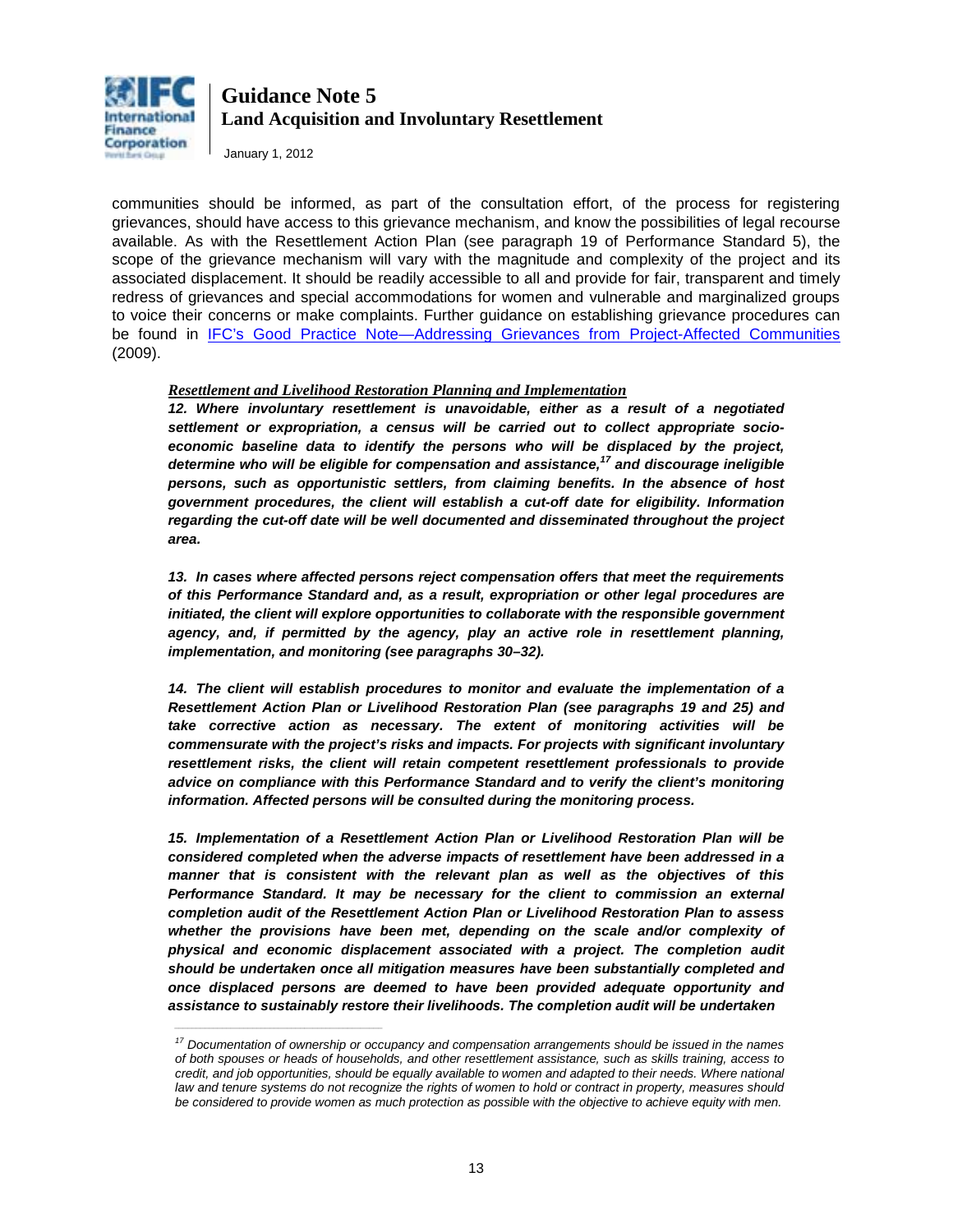

January 1, 2012

*by competent resettlement professionals once the agreed monitoring period is concluded. The completion audit will include, at a minimum, a review of the totality of mitigation measures implemented by the Client, a comparison of implementation outcomes against agreed objectives, and a conclusion as to whether the monitoring process can be ended.<sup>18</sup>*

*16. Where the exact nature or magnitude of the land acquisition or restrictions on land use related to a project with potential to cause physical and/or economic displacement is unknown due to the stage of project development, the client will develop a Resettlement and/or Livelihood Restoration Framework outlining general principles compatible with this Performance Standard. Once the individual project components are defined and the necessary information becomes available, such a framework will be expanded into a specific Resettlement Action Plan or Livelihood Restoration Plan and procedures in accordance with paragraphs 19 and 25 below. \_\_\_\_\_\_\_\_\_\_\_\_\_\_\_\_\_\_\_\_\_\_\_\_\_\_\_\_\_\_\_\_\_\_\_\_\_\_\_\_\_\_\_\_\_\_\_\_*

GN32. Effective resettlement planning entails conducting a detailed socio-economic census of displaced persons and an inventory of affected land and assets at the household, enterprise, and community level. The date of completion of the census and assets inventory represents a cut-off date. Individuals taking up residence in the project area after the cut-off date are not eligible for compensation or resettlement assistance provided that notification of the cut-off date has been well communicated, documented, and disseminated. Similarly, the loss of fixed assets (such as built structures, crops, fruit trees, and woodlots) established after the cut-off date should not be compensated. A common complication encountered with respect to cut-off dates involves "historic" cut-off dates, which were established at the time a project was ready for development but, due to project delays, have become forgotten or outdated. In such scenarios, natural population growth from eligible households leads to "new" households not listed in the initial surveys: these are to be considered eligible for resettlement benefits and assistance. Another complication is the extent to which the government process of establishing the cut-off date can be considered to be adequately documented and disseminated to affected households and communities within the project area. If this is considered not to have been achieved or if the associated census of affected persons is outdated or otherwise inadequate, then additional study is required to re-assess eligibility for benefits under Performance Standard 5. Seasonal resource users, such as nomadic herders, may not be present in the project area during the time of the census and special consideration should be given to the claims of these users.

GN33. Establishment of restrictions on activities such as construction, agricultural activities, and home improvements after the establishment of cut-off dates can represent a moderate to severe hardship for affected households and communities. Often there are delays between the cut-off date (and the subsequent establishment of restrictions) and the development of the project, including compensation for losses and resettlement of affected households and communities. The time between the establishment of the cut-off date and compensation of displaced individuals and communities should be limited. Losses generated by this restriction of land use should be compensated for by the client. The client should also consider ways to minimize impacts from cut-off restrictions such as planning development activities, so that affected farmers can harvest crops prior to displacement. Also a firm timetable should be adhered to

<sup>&</sup>lt;sup>18</sup> The completion audit of the Resettlement Action Plan and/or Livelihood Restoration Plan, will be undertaken *by external resettlement experts once the agreed monitoring period is concluded, and will involve a more in*depth assessment than regular resettlement monitoring activities, including at a minimum a review of all *mitigation measures with respect to the physical and/or economic displacement implemented by the Client, a comparison of implementation outcomes against agreed objectives, a conclusion as to whether the monitoring process can be ended and, where necessary, a Corrective Action Plan listing outstanding actions necessary to met the objectives.*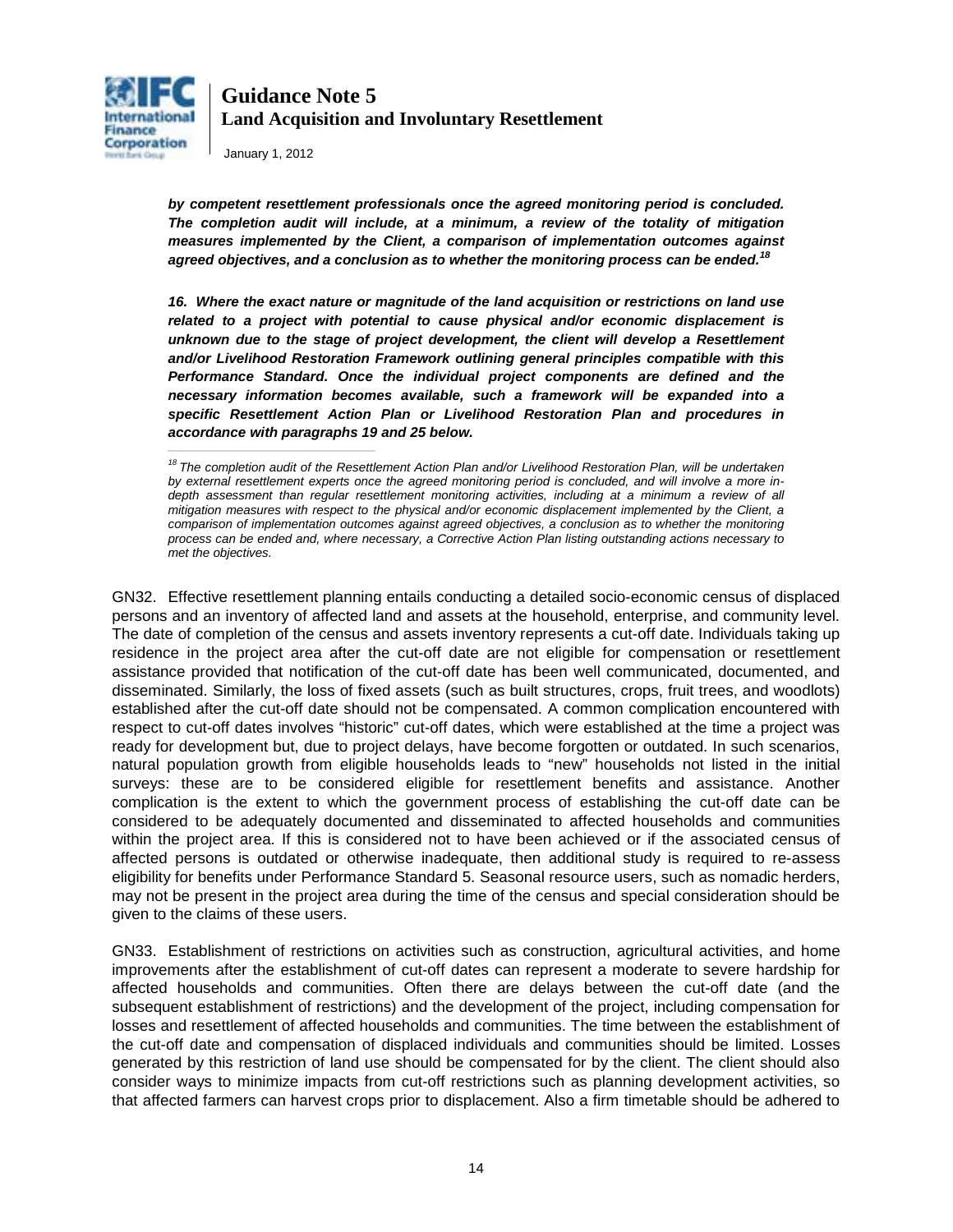

January 1, 2012

or the client must be prepared to pay compensation for the delay. For example, when communities do not plant crops in anticipation of a move, which is then delayed, the community may need assistance in meeting their food needs because they did not have a harvest that year.

GN34. If the affected households or communities reject an offer of compensation from the client that meets the requirements of Performance Standard 5 and, as a result, expropriation or other legal procedures are initiated, the responsible government agencies may offer affected households or communities compensation based on the assessed value of the land. The matter may proceed to litigation and may take a number of years to be resolved. The court's final determination may confirm compensation based on assessed value. Because there is a risk of impoverishment from loss of the income base or livelihood of the affected people or communities from a protracted process and depressed compensation, the client will ascertain whether government or court assessed value in cases of such expropriation is consistent with Performance Standard 5 by requesting information on the level of compensation offered by the government and the procedures used to estimate these values under such expropriation. The client may be asked to verify that these rates reflect the current market replacement values for the assets in question. Compensation payments for those affected by resettlement could be held in an escrow account set up by the client for earmarking the funds until a decision is made regarding the payment timing and amount owed. The client should be engaged during these expropriation processes and support outcomes that are consistent with the objectives of Performance Standard 5. Whether the client will be permitted to play an active role will depend in part on the applicable national law and the judicial and administrative processes and practices of the responsible government agency. See paragraphs GN63–GN69 below related to private sector responsibilities under government managed resettlement for more guidance in this situation.

GN35. The client is responsible for carrying out a Resettlement Completion Audit in circumstances where resettlement is deemed to pose the risk of significant adverse social impacts, i.e., generally in projects which have been categorized "A" solely or partially on the basis of anticipated resettlement impacts. The elevated social risk associated with the close-out audit requirement may be related to the scale of a resettlement, to the particular vulnerability of the affected households (e.g., Indigenous Peoples or others with a strong attachment to particular lands and/or natural resources) or to other social and/or political factors to be determined by competent social science professionals on a project-by-project basis. As stated in Performance Standard 5, paragraph 15, the completion audit will be undertaken by qualified resettlement professionals once the agreed monitoring period is concluded. The key objective of a completion audit is to determine whether the client's efforts to restore the living standards of the affected population have been properly conceived and executed. The audit should verify that all physical inputs committed to in the Resettlement Action Plan have been delivered and all services provided. In addition, the completion audit should evaluate whether the mitigation actions described in the Resettlement Action Plan have had the desired outcome. The socio-economic standards and livelihoods of the affected population should ideally be measured against the baseline conditions of the population prior to resettlement and improved or at least restored to pre project levels. For further guidance, see Annex B: Completion Audit Table of Contents.

GN36. The completion audit should be undertaken once all the key commitments in the Resettlement Action Plan (including any livelihood restoration activities as well as other developmental commitments). have been implemented. The timing of the audit will enable the client to complete time bound corrective actions, if any, as recommended by the auditors. In the majority of cases, the completion of corrective actions identified by the completion audit should bring the client's responsibility for resettlement, compensation, livelihood restoration, and development benefits to a close.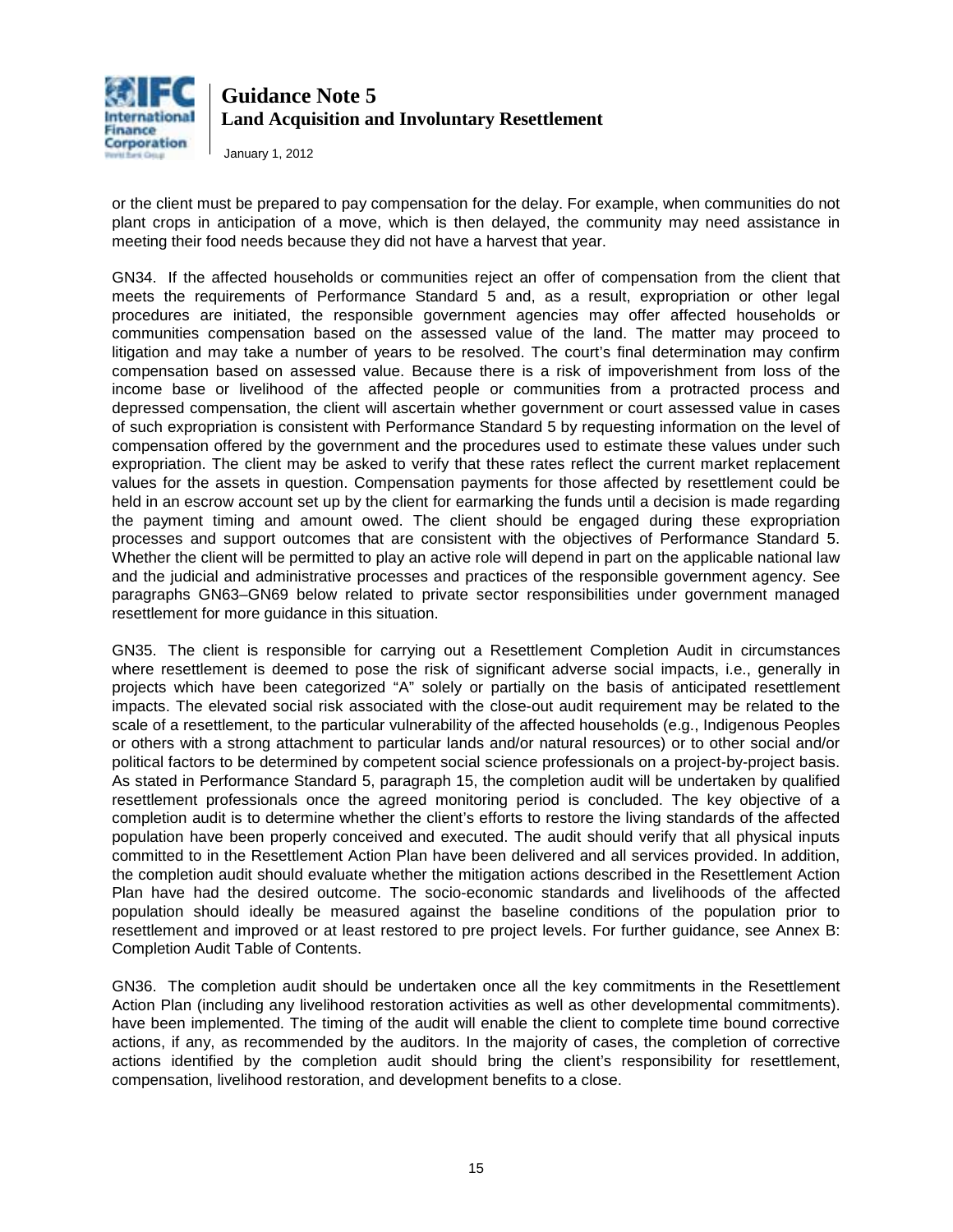

January 1, 2012

GN37. In cases of land acquisition based on negotiated settlement that does not result in the physical displacement of people, the client should provide the affected people with information on current property values and methods of value appraisal. The client should document the procedures for determining and awarding compensation in a Livelihood Restoration Framework that: (i) identifies all affected people; (ii) provides an inventory of affected assets; (iii) describes the methods applied for valuing land and other affected assets at full replacement cost; (iv) indicates the rates of compensation to be paid; (v) outlines a schedule of land take and compensation payments and the methods to receive payments; and (vi) describes the process whereby affected people can appeal property valuations they deem to be inadequate. The client should summarize this information for public disclosure to ensure that affected people understand the land acquisition procedures and know what to expect at the various stages of the transaction (e.g., when an offer will be made to them, how long they will have to respond, grievance mechanism, legal procedures to be followed if negotiations fail). The client should provide the affected households and communities the opportunity to participate in the negotiations based on the established procedures.

GN38. Land-based compensation should be offered to affected people in cases where their livelihoods are land-based and the proposed land take is significant enough to render a land holding economically unviable.<sup>GN[5](#page-7-0)</sup> If it is not possible to offer replacement land (in cases of displaced persons under paragraph 17(i) or 17(ii) of Performance Standard 5), the client will provide opportunities that enable sellers of land to restore their livelihoods and standards of living to levels equivalent to, or better than, those maintained at the time of sale. Persons identified as vulnerable (such as those under paragraph 17(iii) below), should be assisted to fully understand their options for compensation, and encouraged to choose the option with the lowest risk. A detailed description of how this restoration will be achieved should be included in the Resettlement Action Plan and/or Livelihood Restoration Plan.

#### *Displacement*

 $\mathcal{L}_\text{max}$  and  $\mathcal{L}_\text{max}$  and  $\mathcal{L}_\text{max}$  are the set of the set of the set of the set of the set of the set of the set of the set of the set of the set of the set of the set of the set of the set of the set of th

*17. Displaced persons may be classified as persons (i) who have formal legal rights to the land or assets they occupy or use; (ii) who do not have formal legal rights to land or assets, but have a claim to land that is recognized or recognizable under national law;<sup>19</sup> or (iii) who have no recognizable legal right or claim to the land or assets they occupy or use. The census will establish the status of the displaced persons.* 

*18. Project-related land acquisition and/or restrictions on land use may result in the physical displacement of people as well as their economic displacement. Consequently, requirements of this Performance Standard in respect of physical displacement and economic displacement may apply simultaneously. 20*

GN39. Where physical displacement is unavoidable, resettlement should be planned and executed in a manner that provides displaced persons with opportunities to participate in the planning and implementation of resettlement activities to improve or at least restore their standards of living. The baseline situation—to be established prior to resettlement—may include a socio-economic survey, census and enumeration of household assets. Resettlement planning and implementation should focus

*<sup>19</sup> Such claims could be derived from adverse possession or from customary or traditional tenure arrangements.* 

*<sup>20</sup> Where a project results in both physical and economic displacement, the requirements of paragraphs 25 and 26 (Economic Displacement) should be incorporated into the Resettlement Action Plan or Framework (i.e., there is no need to have a separate Resettlement Action Plan and Livelihood Restoration Plan).* 

<span id="page-15-0"></span> $\overline{a}$ <sup>GN5</sup> In OP 4.12, Involuntary Resettlement, World Bank, footnote 18, the general principle would apply if the land taken constitutes more than 20 percent of the total productive area.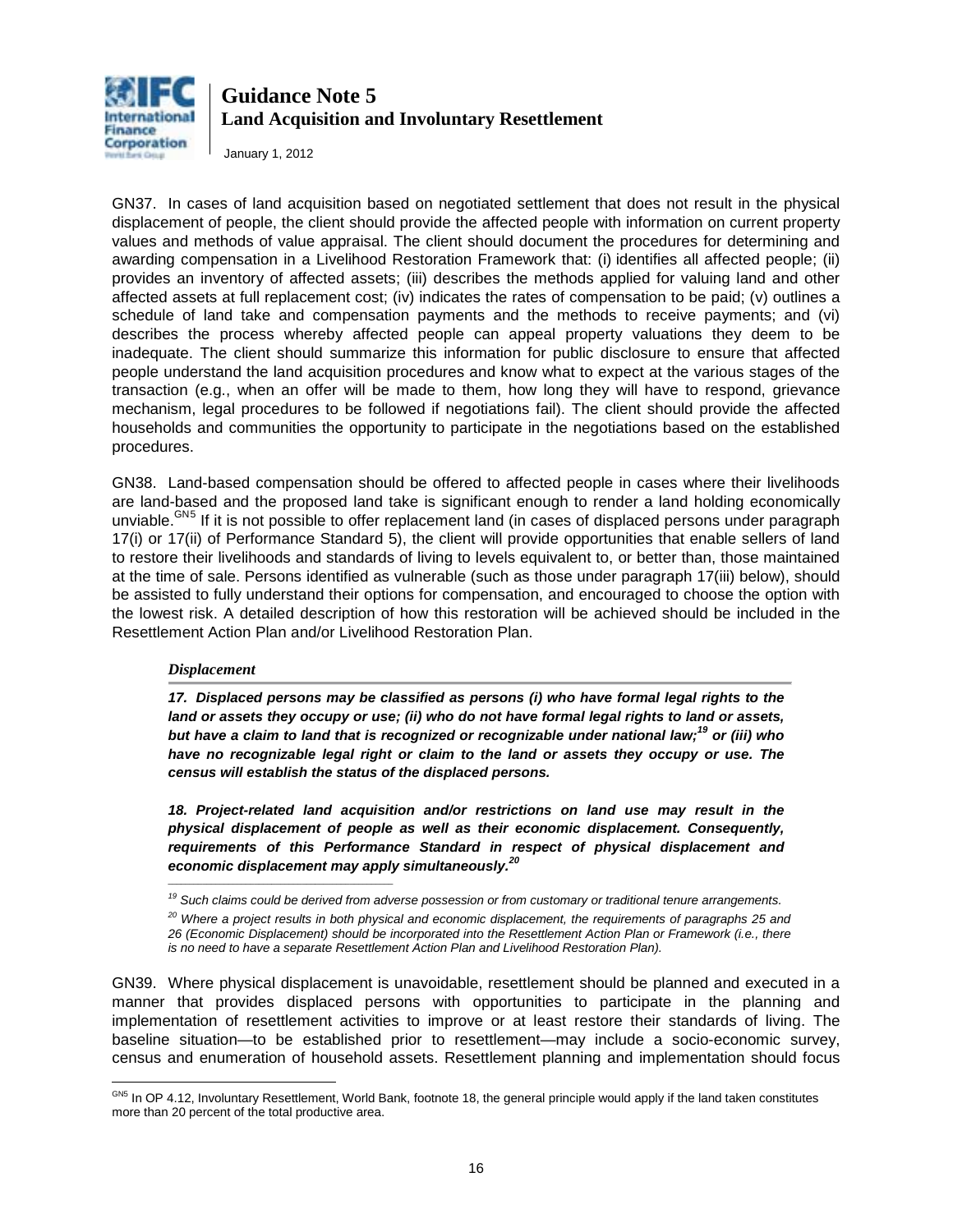

January 1, 2012

on, at a minimum, restoration of people's livelihoods; more specifically, in keeping with the key impoverishment risks identified in GN1, "restoration" should aim to comprehensively address the following (as applicable): providing adequate agricultural land and sufficient assistance to bring this land into production where livelihoods are land-based; ensuring that there is no net loss in employment among affected households as a result of resettlement (i.e., finding or creating employment opportunities where necessary); improving affected persons' housing and access to social services such as education and healthcare; careful consideration of social networks and how these can be re-created at resettlement sites, especially regarding vulnerable people; consideration of and project support to the local institutional structures necessary to implement and support resettlement; design of explicit mitigation measures to address food security, especially in the early phases of resettlement implementation (including provision of direct supplements where necessary); and provision of adequate access to alternative common property and natural resources. Clients are encouraged to explore and implement the principle of benefit sharing for resettled households, in addition to livelihood restoration, in order to improve affected persons' livelihoods wherever possible.

GN40. At a minimum, under the above circumstances of unavoidable resettlement, the following steps should be undertaken: (i) engage effectively to inform affected people of their options and entitlements concerning relocation and involve them in a process that considers alternatives to the project that minimize displacement; (ii) provide technically and economically feasible options for resettlement through a process of informed consultation and participation with affected people and assessment of resettlement alternatives; (iii) provide displaced people with prompt and effective compensation at full replacement value for any loss of assets due to project activities; (iv) provide relocation assistance (see below); and (v) provide temporary housing (if necessary), permanent housing sites, and resources (in cash or in kind) for construction of permanent housing inclusive of all fees, taxes, customary tributes, and utility hook-up charges.

GN41. Women are frequently the first to suffer when resettlement is badly planned or executed as they are often a disproportionately large number of the poor; have more limited access to resources, opportunities, and public services than men; and as a result rely more heavily on informal support networks within their existing communities. The resettlement process should specifically take into account women's situations, adapting the engagement process as necessary to provide women a role in decision making. Special effort should be made to identify women's: (i) means of income generation and livelihoods, including non-formal activities such as gathering natural resources, trading and bartering services and wares; (ii) social and economic networks including extended family ties; and (iii) ownership of affected assets including land and crops in order to appropriately compensate the owners. Women may, for example, put particular emphasis on maintaining the social continuity of the displaced community.

#### *Physical Displacement*

*19. In the case of physical displacement, the client will develop a Resettlement Action Plan that covers, at a minimum, the applicable requirements of this Performance Standard regardless of the number of people affected. This will include compensation at full replacement cost for land and other assets lost. The Plan will be designed to mitigate the negative impacts of displacement; identify development opportunities; develop a*  resettlement budget and schedule; and establish the entitlements of all categories of *affected persons (including host communities). Particular attention will be paid to the needs of the poor and the vulnerable. The client will document all transactions to acquire land rights, as well as compensation measures and relocation activities.*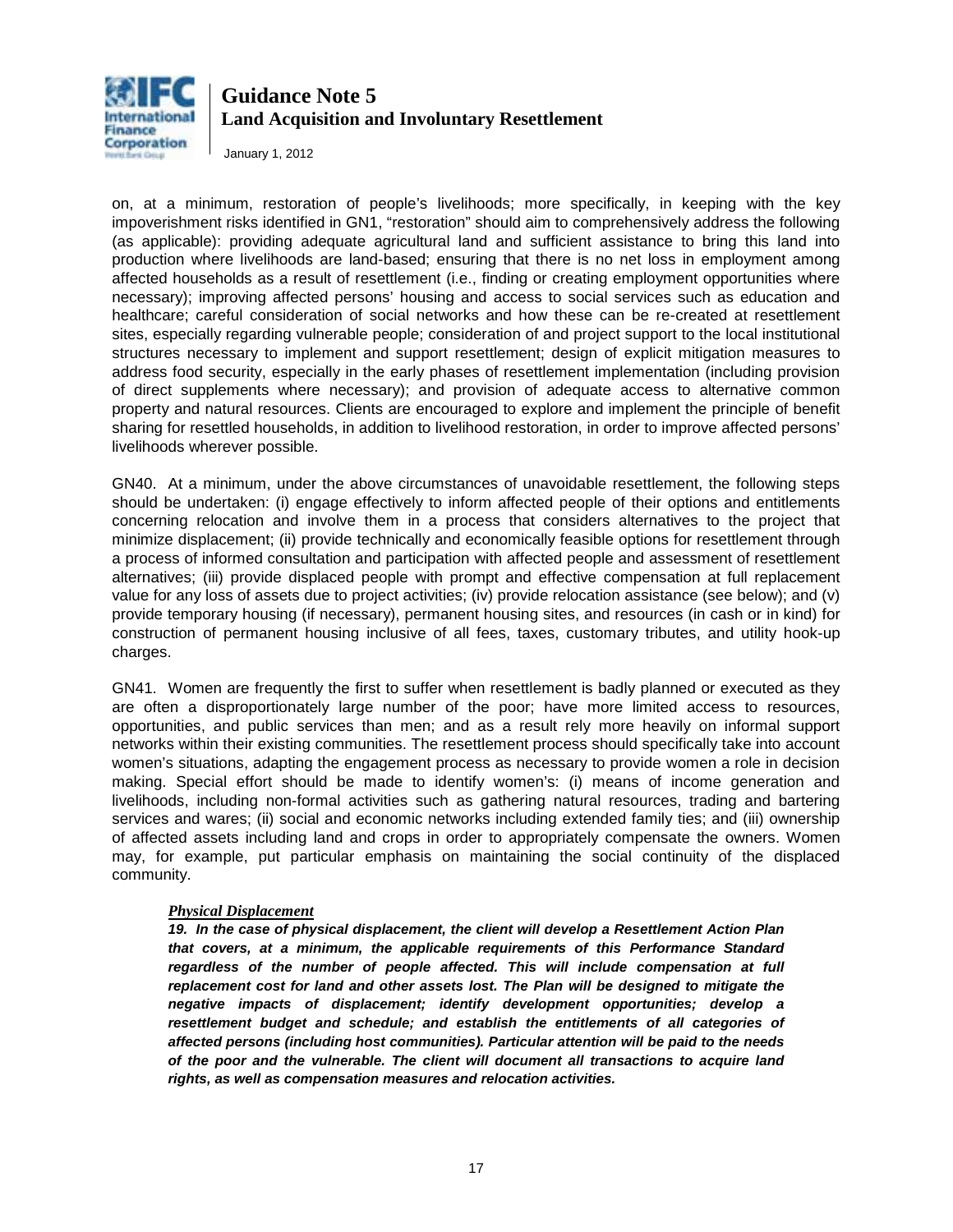

January 1, 2012

*20. If people living in the project area are required to move to another location, the client will (i) offer displaced persons choices among feasible resettlement options, including adequate replacement housing or cash compensation where appropriate; and (ii) provide relocation assistance suited to the needs of each group of displaced persons. New resettlement sites built for displaced persons must offer improved living conditions. The displaced persons' preferences with respect to relocating in preexisting communities and groups will be taken into consideration. Existing social and cultural institutions of the displaced persons and any host communities will be respected.*

*21. In the case of physically displaced persons under paragraph 17 (i) or (ii), the client will offer the choice of replacement property of equal or higher value, security of tenure, equivalent or better characteristics, and advantages of location or cash compensation where appropriate. Compensation in kind should be considered in lieu of cash. Cash compensation levels should be sufficient to replace the lost land and other assets at full replacement cost in local markets.* **<sup>21</sup>** \_\_\_\_\_\_\_\_\_\_\_\_\_\_\_\_\_\_\_\_\_\_\_\_\_\_\_\_\_\_\_\_\_\_\_\_\_\_\_\_\_\_\_\_\_\_\_\_\_\_

GN42. Performance Standard 5 requires that compensation be made for all land acquired from persons and communities having legally recognized claims to that land. This condition applies to legal owners, as per 17(i) of the Performance Standard: those who, prior to the cut-off date, have formal legal rights to land. It also applies to claimants, as per 17(ii), who, prior to the cut-off date, do not have formal legal rights to land but who have a claim to such land or assets.

GN43. A Resettlement Action Plan should be prepared for any project that results in physical displacement i.e., projects that involve the relocation of people from their homes. Clients undertaking projects that entail land acquisition but require no physical displacement of people will prepare a Livelihood Restoration Plan, as outlined in paragraph 25 of Performance Standard 5. The scope and level of detail of the Resettlement Action Plan will vary with the magnitude of displacement and the complexity of the measures required to mitigate adverse impacts. In all cases, the Resettlement Action Plan will describe the manner in which the objectives of Performance Standard 5 will be achieved. At a minimum, the Resettlement Action Plan should: (i) identify all people to be displaced; (ii) demonstrate that displacement is unavoidable; (iii) describe efforts to minimize resettlement (iv) describe the regulatory framework; (v) describe the process of informed consultation and participation with affected people regarding acceptable resettlement alternatives, and the level of their participation in the decision-making process; (vi) describe the entitlements for all categories of displaced people and assess risks to vulnerable groups of the various entitlements; (vii) enumerate the rates of compensation for lost assets, describe how they were derived and demonstrate that these rates are adequate, i.e., at least equal to the replacement cost of lost assets; (viii) provide details on replacement housing; (ix) outline plans for livelihood restoration if applicable; (x) describe relocation assistance to be provided; (xi) outline the institutional responsibility for the implementation of the Resettlement Action Plan and procedures for grievance redress; (xii) provide details of the arrangements for monitoring and evaluation and Affected Communities' involvement in this phase; and (xiii) provide a timetable and budget for the implementation of the Resettlement Action Plan. More detailed guidance can be obtained from of [IFC's Handbook for](http://www1.ifc.org/wps/wcm/connect/topics_ext_content/ifc_external_corporate_site/ifc+sustainability/publications/publications_handbook_rap__wci__1319577659424)  [Preparing a Resettlement Action Plan.](http://www1.ifc.org/wps/wcm/connect/topics_ext_content/ifc_external_corporate_site/ifc+sustainability/publications/publications_handbook_rap__wci__1319577659424) An outline of a Resettlement Action Plan is provided in Annex A.

<sup>&</sup>lt;sup>21</sup> Payment of cash compensation for lost assets may be appropriate where (i) livelihoods are not land-based; (ii) livelihoods are land-based but the land taken for the project is a small fraction of the affected asset and the residual land is economically viable; or (iii) active markets for land, housing, and labor exist, displaced persons use such markets, and there is sufficient supply of land and housing.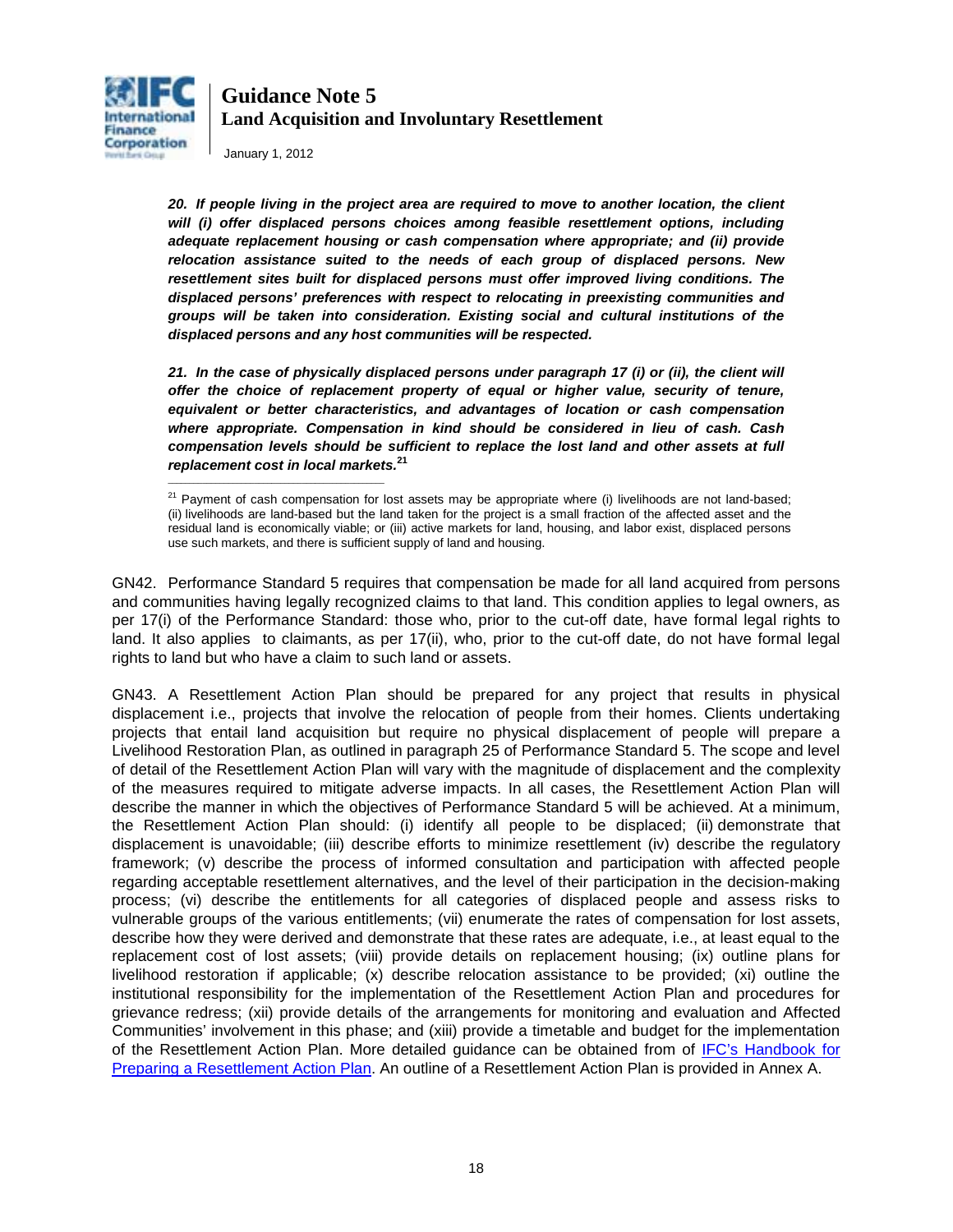

January 1, 2012

\_\_\_\_\_\_\_\_\_\_\_\_\_\_\_\_\_\_\_\_\_\_\_\_\_\_\_\_\_\_\_\_\_\_\_\_\_\_\_\_\_\_\_\_\_\_\_\_\_\_\_\_\_\_

GN44. Relocation assistance should be provided to people who are physically displaced by a project. Assistance may include transportation, food, shelter, and social services that are provided to affected people during the relocation to their new site. Additional measures, such as the provision of emergency health care, should be designed for vulnerable groups during physical relocation, particularly pregnant women, children, the elderly, and the handicapped. Assistance may also include cash allowances that compensate affected people for the inconvenience associated with resettlement and defray the expenses of relocating to a new location, such as moving and lost workdays.

GN45. In the case of physically displaced persons who do not have formal or customary rights to their land, as under paragraph 17(iii), the client can improve their security of tenure through formalization of their tenure status on replacement land. This could include supporting project affected people in formally registering land for titling, paying for transaction costs associated with titling, and providing knowledge and legal resources to support the titling process.

GN46. The Resettlement Action Plan should include measures to ensure that documentation of ownership or occupancy, such as title deeds and lease agreements, and compensation (including the bank accounts established for payment of compensation), are issued in the names of both spouses or of single women heads of households, as relevant to each situation. Under circumstances in which national law and local customary tenure systems do not give women equal opportunities or rights with regard to property, provision should be made to ensure that the access of women to security of tenure is equivalent to that of men and does not further disadvantage women.

GN47. As a matter of compliance with Performance Standard 5 clients are responsible for ensuring women's circumstances are not worsened by the project in relation to the pre-project situation. Clients are not expected to become involved in law-making but are encouraged to raise the profile of gender related matters in discussions with government agencies and other relevant groups in the course of resettlement planning, and in so doing encourage more equitable treatment of affected women.

*22. In the case of physically displaced persons under paragraph 17 (iii), the client will offer them a choice of options for adequate housing with security of tenure so that they can resettle legally without having to face the risk of forced eviction. Where these displaced persons own and occupy structures, the client will compensate them for the loss of assets other than land, such as dwellings and other improvements to the land, at full replacement cost, provided that these persons have been occupying the project area prior to the cut-off*  date for eligibility. Based on consultation with such displaced persons, the client will *provide relocation assistance sufficient for them to restore their standard of living at an adequate alternative site. 22*

*23. The client is not required to compensate or assist those who encroach on the project area after the cut-off date for eligibility, provided the cut-off date has been clearly established and made public.* 

*<sup>22</sup> Relocation of informal settlers in urban areas may involve trade-offs. For example, the relocated families may gain security of tenure, but they may lose advantages of location. Changes in location that may affect livelihood opportunities should be addressed in accordance with the principles of this Performance Standard (see in particular paragraph 25).*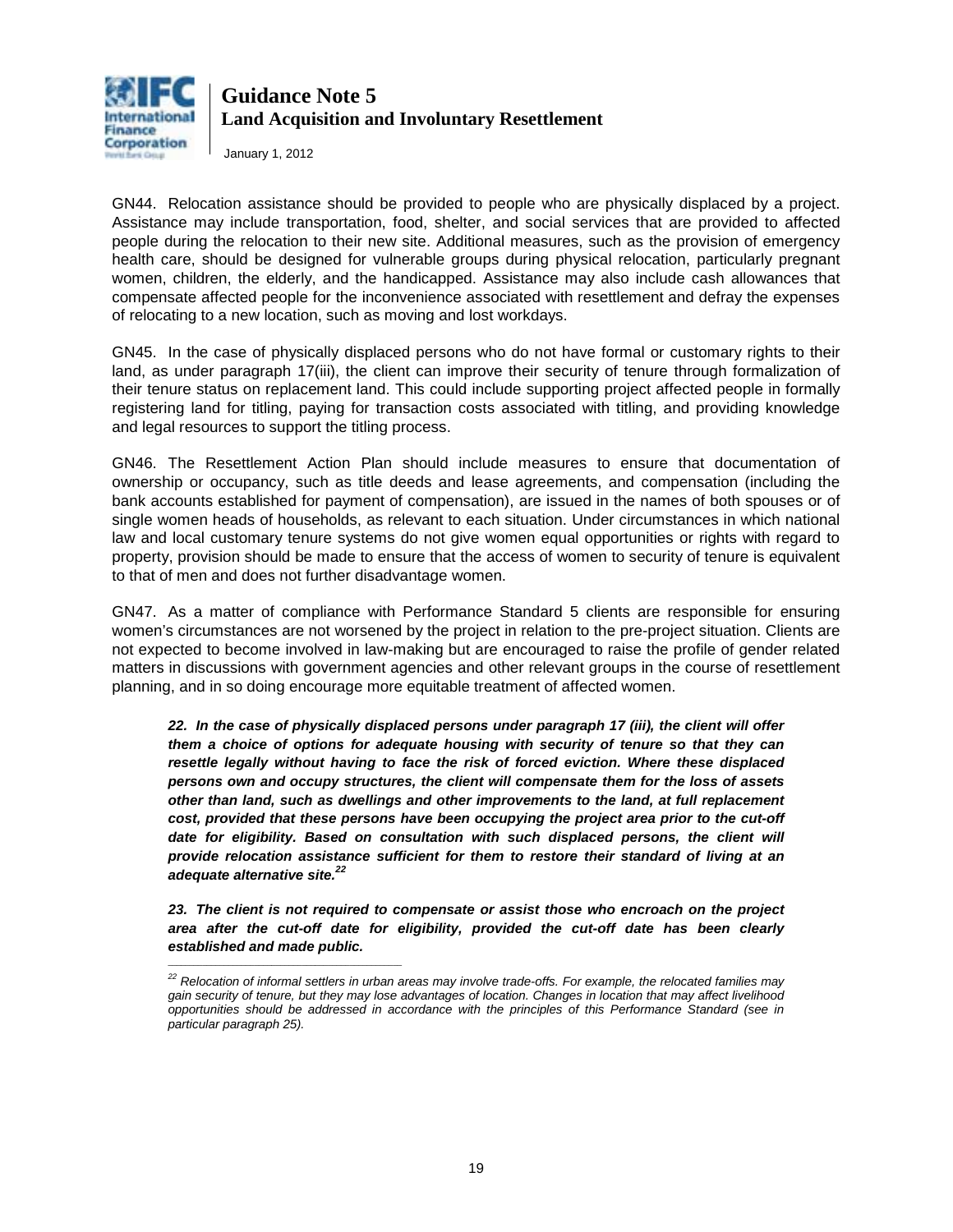

January 1, 2012

\_\_\_\_\_\_\_\_\_\_\_\_\_\_\_\_\_\_\_\_\_\_\_\_\_\_\_\_\_\_\_\_\_\_\_\_\_\_\_\_\_\_\_\_\_\_\_\_\_\_\_\_\_\_

#### *24. Forced evictions23 will not be carried out except in accordance with law and the requirements of this Performance Standard.*

*<sup>23</sup> The permanent or temporary removal against the will of individuals, families, and/or communities from the homes and/or lands which they occupy without the provision of, and access to, appropriate forms of legal and other protection.*

GN48. Physically displaced persons with no recognizable legal right or claim to the land they occupy (paragraph 17(iii) above in Performance Standard 5), are entitled to adequate housing with security of tenure. These persons are frequently from the most vulnerable groups in society. For a description of adequate housing and security of tenure, see earlier paragraphs [GN13](#page-4-2)[–GN14.](#page-4-3) Options for providing security of tenure will depend on national law and tenure systems, but may include the following:

- **a** title deed to land owned by the client
- **a** title deed to land donated by the local government
- **•** communal titles
- **a** a pay-to-own scheme sponsored by a housing agency
- **a** long-term leasing or occupancy arrangement
- **•** cooperative housing.

GN49. Where land tenure arrangements are not clearly defined through national legislation or practice, none of the above may be viable options for clients due to the absence of the necessary land titling and transfer systems. In such cases, clients will endeavor to relocate affected persons to land(s) from which there is no likely threat of eviction in the foreseeable future and, where appropriate, to monitor their status over a reasonable period.

GN50. Resettlement sites should be selected for locational advantage in terms of availability of basic services and employment opportunities that enable the displaced persons to improve or at least restore their livelihoods and standards of living. Options should be generated in consultation with the displaced persons so that their priorities and preferences can be reflected in the options from which they can make a selection. Vulnerable groups and people at risk of impoverishment should be encouraged to choose the option with the lowest risk.

GN51. Persons with no recognizable legal right or claim are not entitled to compensation for land, but they should be compensated for the structures that they own and occupy, and for any other improvements to land at full replacement cost. In addition, they should be offered resettlement assistance sufficient to restore their standards of living at a suitable alternative site. Options for resettlement assistance should be generated through consultation with the displaced persons and reflect their priorities and preferences. These provisions apply to persons who are occupying the project area prior to the cutoff date.

GN52. The construction or upgrading of infrastructure projects in urban settings often requires the relocation of residential and commercial structures from areas that are legally required to be free of occupants, such as rights-of-way of roads and transmission lines, sidewalks, parks, and hazardous areas. Families living or conducting businesses in these areas should be offered opportunities to move to sites that can be occupied legally. Compensation in kind that facilitates the transition to the new site (down payment for land, provision of building materials, construction of basic infrastructure at the new site, etc.) is more likely to lead to permanent housing solutions than compensation in cash. Cash payments to illegal occupants are often used for consumption and may also result in informal resettlement in other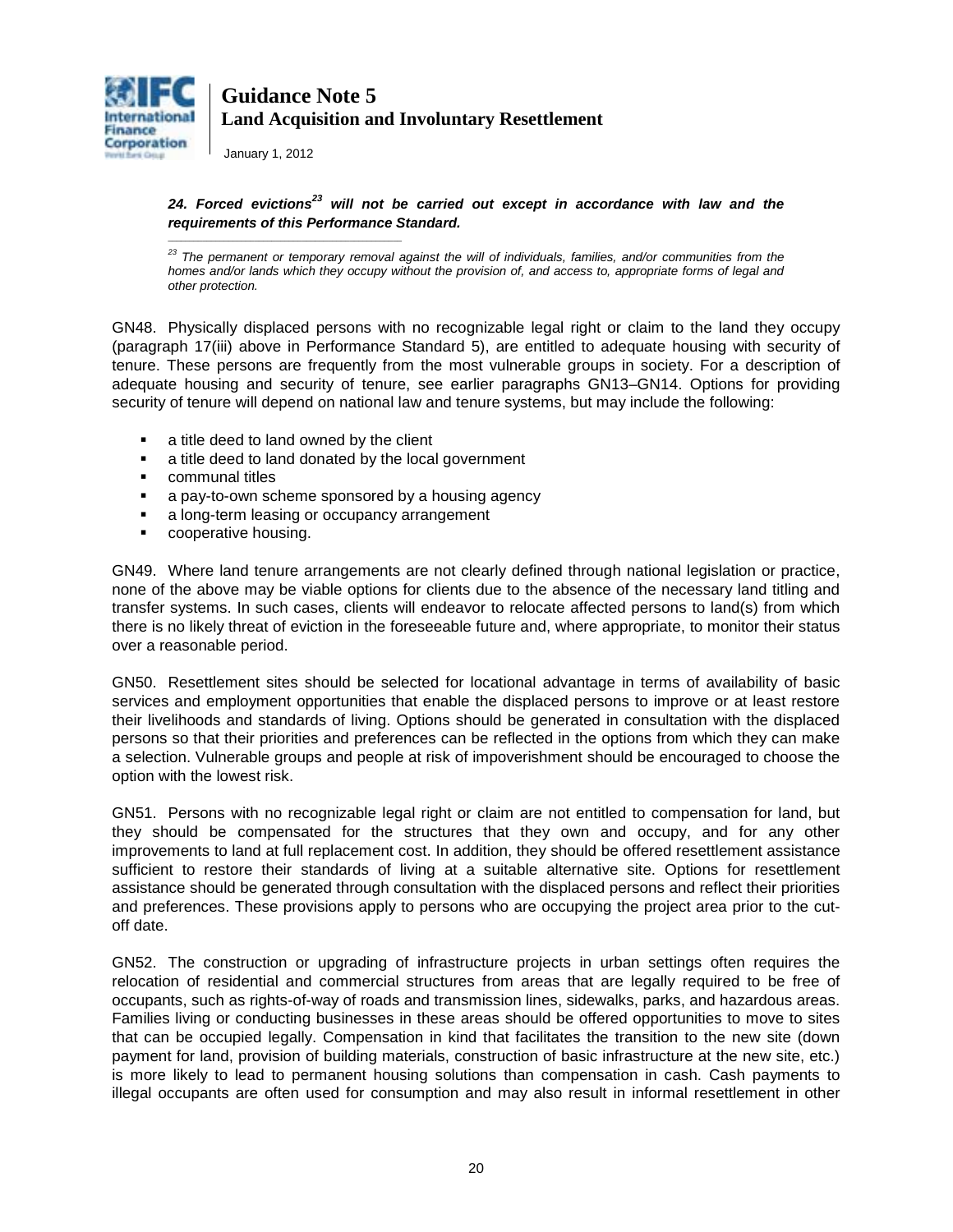

January 1, 2012

unsafe or public areas. The absence of opportunities to move to alternative resettlement sites may also prompt displaced persons to resettle in informal settlements elsewhere, perpetuating their informal status and potential illegal settlements in new areas. In designing resettlement plans for both legal occupants as well as informal settlers on private or public lands, clients should take care not to create economic incentives for the displaced persons to occupy public or hazardous areas or to invade and occupy privately or publicly owned land. As stated in Performance Standard 5, paragraph 23 and described in more detail in [GN17](#page-6-0) above, the client is not required to compensate or assist opportunistic settlers who encroach on the project area after the cut-off date for eligibility.

GN53. In the event that Affected Communities of Indigenous Peoples are to be relocated from their communally held traditional land or customary lands under their use, the client will follow the requirements as described in Performance Standard 7, in addition to the requirements under Performance Standard 5 that pertain to Resettlement Action Plans and/or Livelihood Restoration Plans and their implementation. Where individual members of the Affected Communities of Indigenous Peoples hold legal title, or where relevant national law recognizes customary rights for individuals, the requirements of Performance Standard 5 will apply, rather than those under Performance Standard 7.

GN54. Social disarticulation is, as noted in GN1 above, a significant risk to consider in many resettlement scenarios. Identifying and respecting the existing social and cultural institutions and bonds of the displaced and those of host communities is often a key component of successful resettlement planning and implementation, especially in rural contexts. The social bonds affected by resettlement may be kinship, neighborly ties, or village-specific ties (i.e., people who know and trust each other wanting to remain together); leadership arrangements (so that people know who to turn to in resettlement areas); religious or ethnic ties and so forth.

GN55. The term "forced eviction" is defined by the UN Office of High Commissioner for Human Rights as the "permanent or temporary removal against their will of individuals, families and/or communities from the homes and/or land which they occupy, without the provision of, and access to, appropriate forms of legal or other protection."<sup>GN[6](#page-15-0)</sup> According to the UN, the prohibition on forced evictions does not, however, apply to evictions carried out by force in accordance with the law and in conformity with the provisions of the International Covenants on Human Rights.<sup>GN[7](#page-20-0)</sup> Performance Standard 5 contains many of the substantive and procedural safeguards necessary for involuntary resettlement to be carried out without resort to forced evictions. When such eviction is unavoidable, it should conform to all the relevant requirements of this Performance Standard. In addition, the UN Office of High Commissioner enumerates the following key procedural protections: (a) an opportunity for genuine consultation with those affected; (b) adequate and reasonable notice for all affected persons prior to the scheduled date of eviction; (c) information on the proposed evictions, and, where applicable, on the alternative purpose for which the land or housing is to be used, to be made available in reasonable time to all those affected; (d) especially where groups of people are involved, government officials or their representatives to be present during an eviction; (e) all persons carrying out the eviction to be properly identified; (f) evictions not to take place in particularly bad weather or at night unless the affected persons consent otherwise; (g) provision of legal remedies; and (h) provision, where possible, of legal aid to persons who are in need of it to seek redress from the courts. Even in such situations, clients should avoid direct involvement in implementing evictions and should exercise caution and monitor the implementation of evictions carefully in order to manage the associated reputational and operational risks. The use of independent third party monitors is

 $\overline{a}$ <sup>GN6</sup> The right to adequate housing (Art. 11.1): forced evictions: 05/20/1997. CESCR General comment 7, paragraph 3, contained in document E/1998/22, annex IV.

<span id="page-20-0"></span>GN7 Ibid.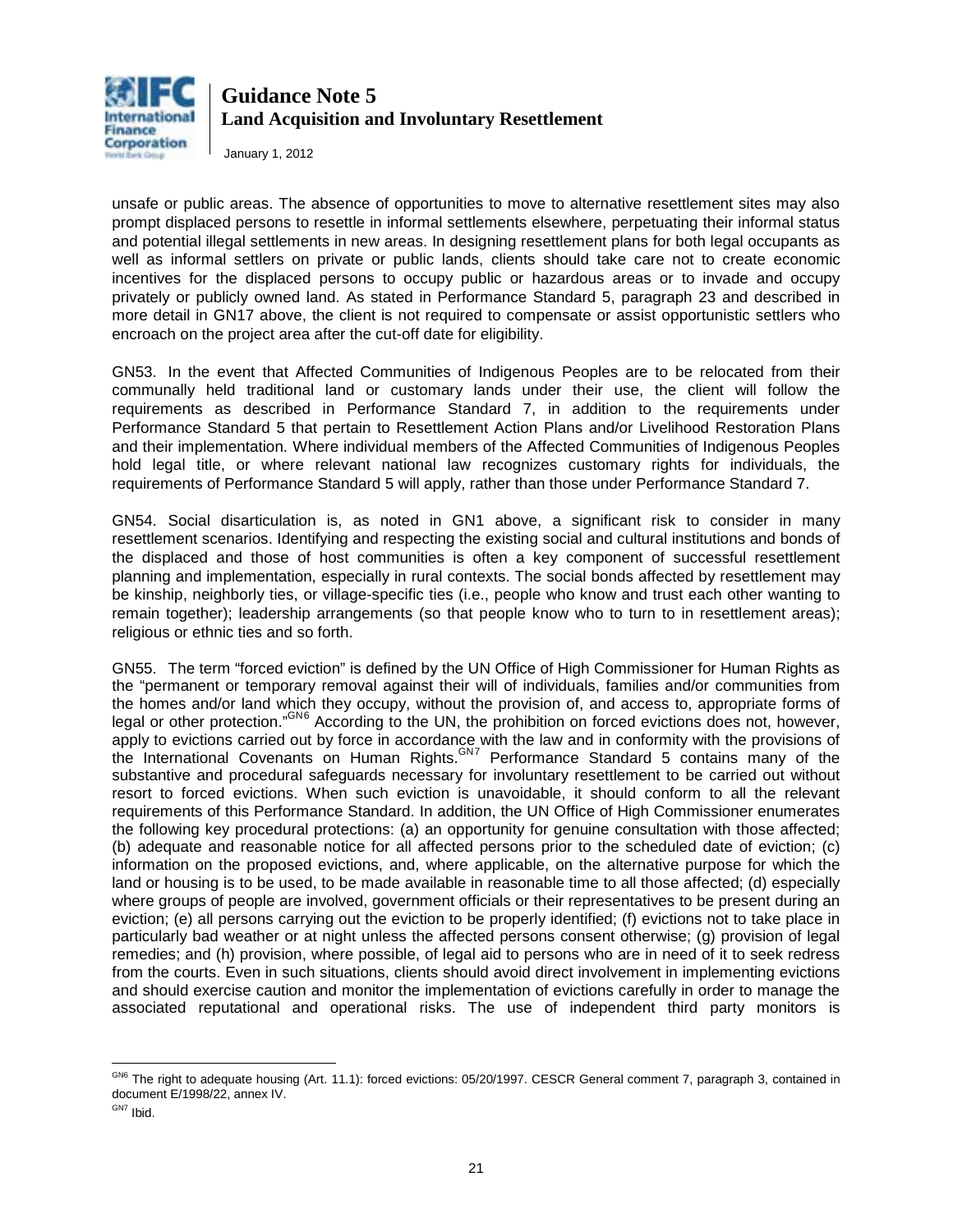

January 1, 2012

recommended in such situations, in order to ensure independent oversight and effective risk management.

#### *Economic Displacement*

*25. In the case of projects involving economic displacement only, the client will develop a Livelihood Restoration Plan to compensate affected persons and/or communities and offer other assistance that meet the objectives of this Performance Standard. The Livelihood Restoration Plan will establish the entitlements of affected persons and/or communities and will ensure that these are provided in a transparent, consistent, and equitable manner. The mitigation of economic displacement will be considered complete when affected persons or communities have received compensation and other assistance according to the requirements of the Livelihood Restoration Plan and this Performance Standard, and are deemed to have been provided with adequate opportunity to reestablish their livelihoods***.** 

*26. If land acquisition or restrictions on land use result in economic displacement defined as loss of assets and/or means of livelihood, regardless of whether or not the affected people are physically displaced, the client will meet the requirements in paragraphs 27–29 below, as applicable.*

*27. Economically displaced persons who face loss of assets or access to assets will be compensated for such loss at full replacement cost.* 

- *In cases where land acquisition or restrictions on land use affect commercial structures, affected business owners will be compensated for the cost of reestablishing commercial activities elsewhere, for lost net income during the period of transition, and for the costs of the transfer and reinstallation of the plant, machinery, or other equipment.*
- *In cases affecting persons with legal rights or claims to land which are recognized or recognizable under national law (see paragraph 17 (i) and (ii)), replacement property (e.g., agricultural or commercial sites) of equal or greater value will be provided, or, where appropriate, cash compensation at full replacement cost.*
- *Economically displaced persons who are without legally recognizable claims to land (see paragraph 17 (iii)) will be compensated for lost assets other than land (such as crops, irrigation infrastructure and other improvements made to the land), at full replacement cost. The client is not required to compensate or assist opportunistic settlers who encroach on the project area after the cut-off date for eligibility.*

*28. In addition to compensation for lost assets, if any, as required under paragraph 27, economically displaced persons whose livelihoods or income levels are adversely affected will also be provided opportunities to improve, or at least restore, their means of incomeearning capacity, production levels, and standards of living:* 

- *For persons whose livelihoods are land-based, replacement land that has a combination of productive potential, locational advantages, and other factors at least equivalent to that being lost should be offered as a matter of priority.*
- *For persons whose livelihoods are natural resource-based and where project-related restrictions on access envisaged in paragraph 5 apply, implementation of measures will be made to either allow continued access to affected resources or provide access to alternative resources with equivalent livelihood-earning potential and accessibility.*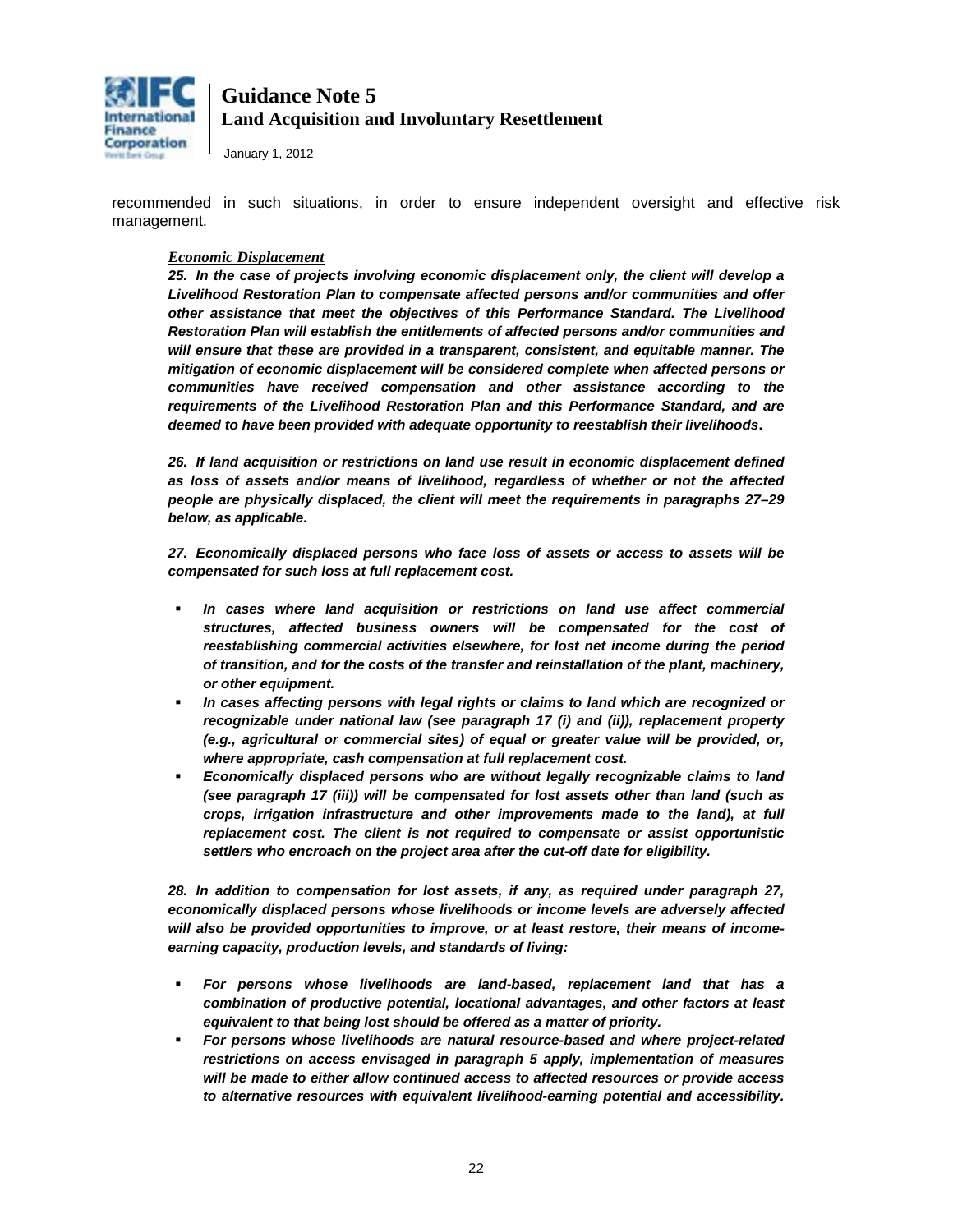

January 1, 2012

*Where appropriate, benefits and compensation associated with natural resource usage may be collective in nature rather than directly oriented towards individuals or households.* 

 *If circumstances prevent the client from providing land or similar resources as described above, alternative income earning opportunities may be provided, such as credit facilities, training, cash, or employment opportunities. Cash compensation alone, however, is frequently insufficient to restore livelihoods.* 

### *29. Transitional support should be provided as necessary to all economically displaced persons, based on a reasonable estimate of the time required to restore their incomeearning capacity, production levels, and standards of living.*

GN56. A Livelihood Restoration Plan should identify the full range of impacts to livelihoods as a result of project land acquisition or restrictions to land use, identify affected persons and provide a detailed plan for compensation and livelihood restoration. The Plan should, at a minimum, provide the following information: (i) an introduction to the project; (ii) summary of project impacts; (iii) summary of the social baseline; (iv) regulatory framework; (v) results of stakeholder engagement; (vi) eligibility criteria; (vii) entitlement matrix; (viii) timeframe for implementation; (ix) organizational capacity; (x) monitoring, evaluation, and reporting; and (xi) budget and resources.

GN57. Economic displacement results from an action that interrupts or eliminates people's access to jobs or productive assets, whether or not the affected persons must move to another location. In other words, there can be economic displacement with or without physical displacement. While project-related land acquisition or restrictions on land use do not necessarily entail the relocation of people occupying or using the land, they may have an impact on the income, living standards, and livelihood of people who depend on resources located in, on or around that land. For example, a farming family may lose a portion of its land to a project without having to vacate its homestead. Nevertheless, the loss of even a portion of its land may reduce the overall productivity of that farm. This threat is magnified among some agrarian populations where farm fields are typically small and often widely scattered, or are not owned by the people who cultivate them (sharecroppers for example).

GN58. Compensation for economic displacement resulting from land acquisition should be made promptly and wherever possible prior to impact, in order to minimize adverse impacts on the income stream of those who are displaced. In the event that compensation is paid by the responsible governmental agency, the client should collaborate with the agency to help accelerate payments. Where compensation payments cannot be made promptly, due to government policy or practice, the client will explore resettlement assistance options such as an allowance to help the displaced people transition through the period it takes to restore any loss of income.

GN59. In cases where land acquisition affects commercial structures, the affected business owner is entitled to compensation for the cost of reestablishing commercial activities elsewhere, for lost net income during the period of transition, and for the costs of the transfer and reinstallation of the plant, machinery, or other equipment. Assistance should also be made available to the employees of the business to compensate for their temporary loss of employment.

GN60. In addition, land acquisition may restrict a community's access to commonly held natural resource assets such as rangeland*,* pasture, fallow land, and non-timber forest resources (e.g., medicinal plants, construction, and handicraft materials), woodlots for timber and fuelwood, or riverine fishing grounds. The client will provide either land based compensation in the form of suitable replacement land, or access to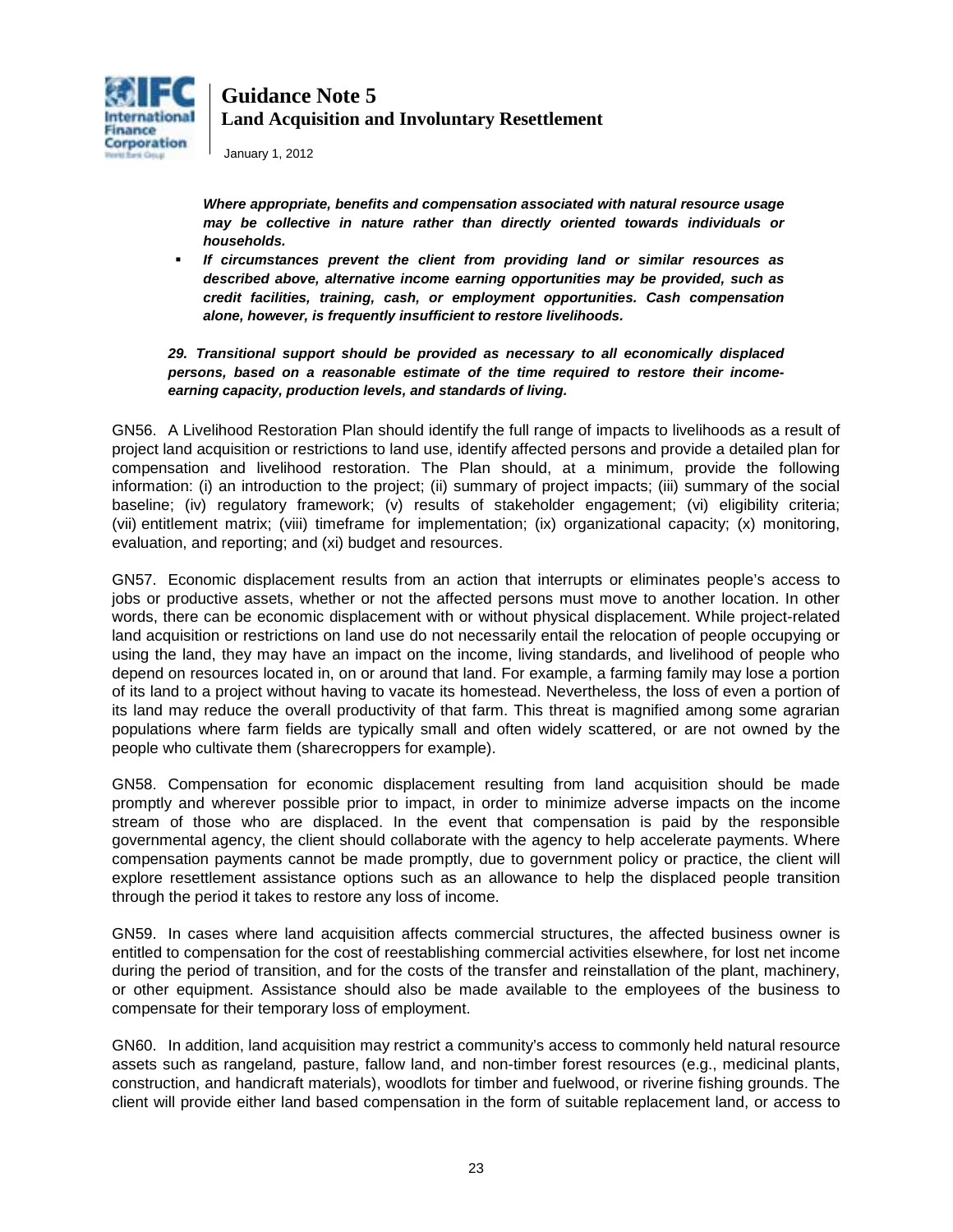

January 1, 2012

other areas of natural resources that will offset the loss of such resources to a community. Such assistance could take the form of initiatives that enhance the productivity of the remaining resources to which the community has access (e.g., improved resource management practices or inputs to boost the productivity of the resource base), in-kind or cash compensation for loss of access, or provide access to alternative sources of the lost resource.

GN61. In footnote 9 of Performance Standard 5, natural resource assets are related to the ecosystem service concept incorporated into Performance Standard 6. Ecosystem services are the benefits people, including businesses, derive from ecosystems, as defined in Performance Standard 6, paragraphs 2 and 3, the most important of which is what is referred to as "provisioning services" – the products people obtain from ecosystems. Examples of provisioning services include crops, livestock, capture fisheries, aquaculture, wild foods, timber and wood fiber products, other fibers, biomass fuel, fresh water, genetic resources and natural medicines. Loss of access to these services is an important consideration in the development of a Livelihood Restoration Plan, in particular when assessing the suitability of replacement land and/or access to natural resources for resettlers.

GN62. Where possible, the client should allow local communities and Indigenous Peoples to exercise pre-existing access or usage rights to client-controlled land. The exercise of such rights, however, is subject to reasonable measures by the client to maintain a safe and healthy working environment for workers under Performance Standard 2, safeguards for community health, safety and security under Performance Standard 4, and the client's reasonable operating requirements.

GN63. For example, nomadic peoples may have rights—whether legal or customary—to pass through client-controlled land periodically or seasonally, for subsistence and traditional activities. Their rights may be linked to certain natural resources such as an oasis or water spring, herds of migratory animals or plants that grow naturally and can be harvested only at a particular time of the year. In its due diligence, the client should establish whether nomadic peoples have such rights, and, if possible, with the safeguards mentioned above, the client should allow them to exercise these rights on company-controlled land.

GN64. Also, if the client purchases or leases land containing essential resources necessary for the livelihood or survival of the local community (e.g., water, timber, or plants used for natural medicine) the client should, subject to the safeguards mentioned above, take measures to safeguard local community access to the resources on the land or provide alternative access to such resources, or ecosystem services.

GN65. In cases where project-related land acquisition results in loss of livelihoods or income of those without any legal title or legally recognized or recognizable claim to land, they are normally entitled to a range of assistance, including compensation for lost assets and any structures on land, as well as targeted assistance and transitional support. The nature and extent of such assistance will in part depend on whether the livelihood of those affected is land-based, wage-based, or enterprise-based (see guidance under paragraph [GN12](#page-3-0) above). Land-based compensation in these circumstances does not necessarily mean title to land, but may include continued access to land under similar tenure arrangements to enable the affected people to maintain their land-based livelihoods. It will be necessary to tailor compensation and entitlement options to the needs of the displaced. In cases where land acquisition does not result in the loss of livelihoods or loss of income, the client will pay fair compensation for the acquired land and lost assets on such land, as appropriate, at their replacement cost.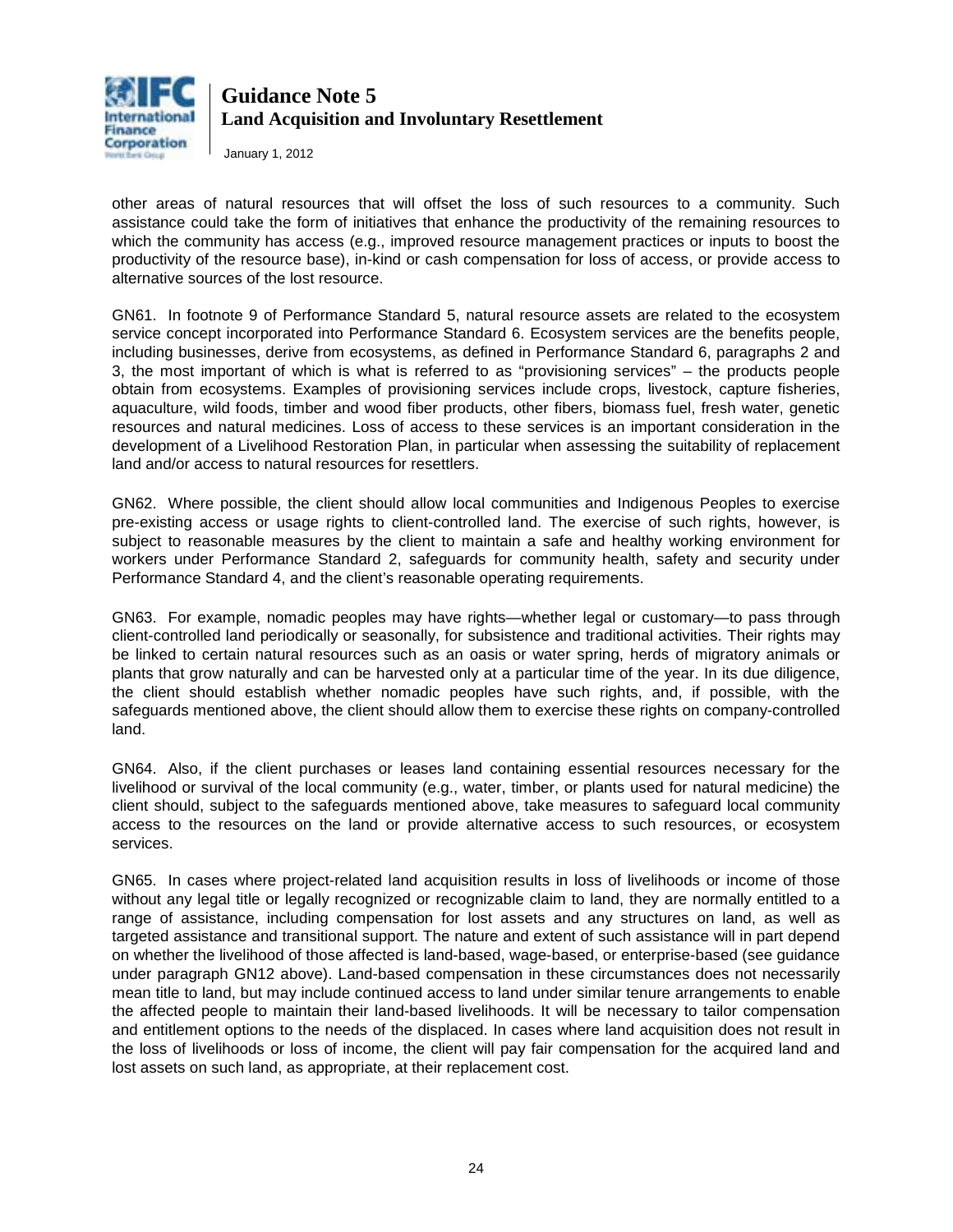

January 1, 2012

GN66. Special attention should be paid to economically displaced people who are vulnerable and/or marginalized as these groups are typically less resilient to change and may be made more vulnerable by project impacts. These groups may include households headed by women or children, people with disabilities, the extremely poor, the elderly and groups that suffer social and economic discrimination, including Indigenous Peoples and minorities. Members of vulnerable groups may require special or supplementary resettlement assistance because they are less able to cope with the displacement than the general population. Elderly farmers, for example, may not be able to clear replacement fields; increased distance from agricultural fields to homes may mean that disabled farmers cannot walk the extra distance. Indigenous communities may be more attached to their customary lands, natural resources and/or unique physical features of an affected area than other social groups. Compensation and restoration packages for vulnerable people should include additional forms of support, and should favor the lowest risk mitigation options wherever possible, e.g., in-kind compensation over cashcompensation. It is good practice that the identification of vulnerable households and individuals is undertaken or at least verified by community leaders, community based organizations (CBOs, e.g., church groups) and/or Non-Governmental Organizations (NGOs), whose grasp of local socio-economic realities may be more reliable or provide important local context to complement the results of standardform surveys undertaken by external consultants.

GN67. In the event that Affected Communities of Indigenous Peoples are physically or economically displaced as a result of project-related land acquisition, the client will follow the requirements under Performance Standard 7, in addition to the requirements under Performance Standard 5 that pertain to Resettlement Action Plans and/or Livelihood Restoration Plans and implementation. In certain cases, this may include obtaining the Free, Prior and Informed Consent (FPIC) of the Indigenous Peoples prior to displacement taking place. The circumstances requiring FPIC are described in paragraphs 13 through 22 of Performance Standard 7.

#### *Private Sector Responsibilities Under Government-Managed Resettlement*

*30. Where land acquisition and resettlement are the responsibility of the government, the client will collaborate with the responsible government agency, to the extent permitted by the agency, to achieve outcomes that are consistent with this Performance Standard. In*  addition, where government capacity is limited, the client will play an active role during *resettlement planning, implementation, and monitoring, as described below***.**

*31. In the case of acquisition of land rights or access to land through compulsory means or negotiated settlements involving physical displacement, the client will identify and describe24 government resettlement measures. If these measures do not meet the relevant*  requirements of this Performance Standard, the client will prepare a Supplemental *Resettlement Plan that, together with the documents prepared by the responsible government agency, will address the relevant requirements of this Performance Standard (the General Requirements and requirements for Physical Displacement and Economic Displacement above). The client will need to include in its Supplemental Resettlement Plan, at a minimum (i) identification of affected people and impacts; (ii) a description of regulated activities, including the entitlements of displaced persons provided under applicable national laws and regulations; (iii) the supplemental measures to achieve the requirements of this Performance Standard as described in paragraphs 19–29 in a way that is permitted* 

 $\mathcal{L}_\text{max}$  and  $\mathcal{L}_\text{max}$  and  $\mathcal{L}_\text{max}$  are the set of the set of the set of the set of the set of the set of the set of the set of the set of the set of the set of the set of the set of the set of the set of th

*<sup>24</sup> Government documents, where available, may be used to identify such measures.*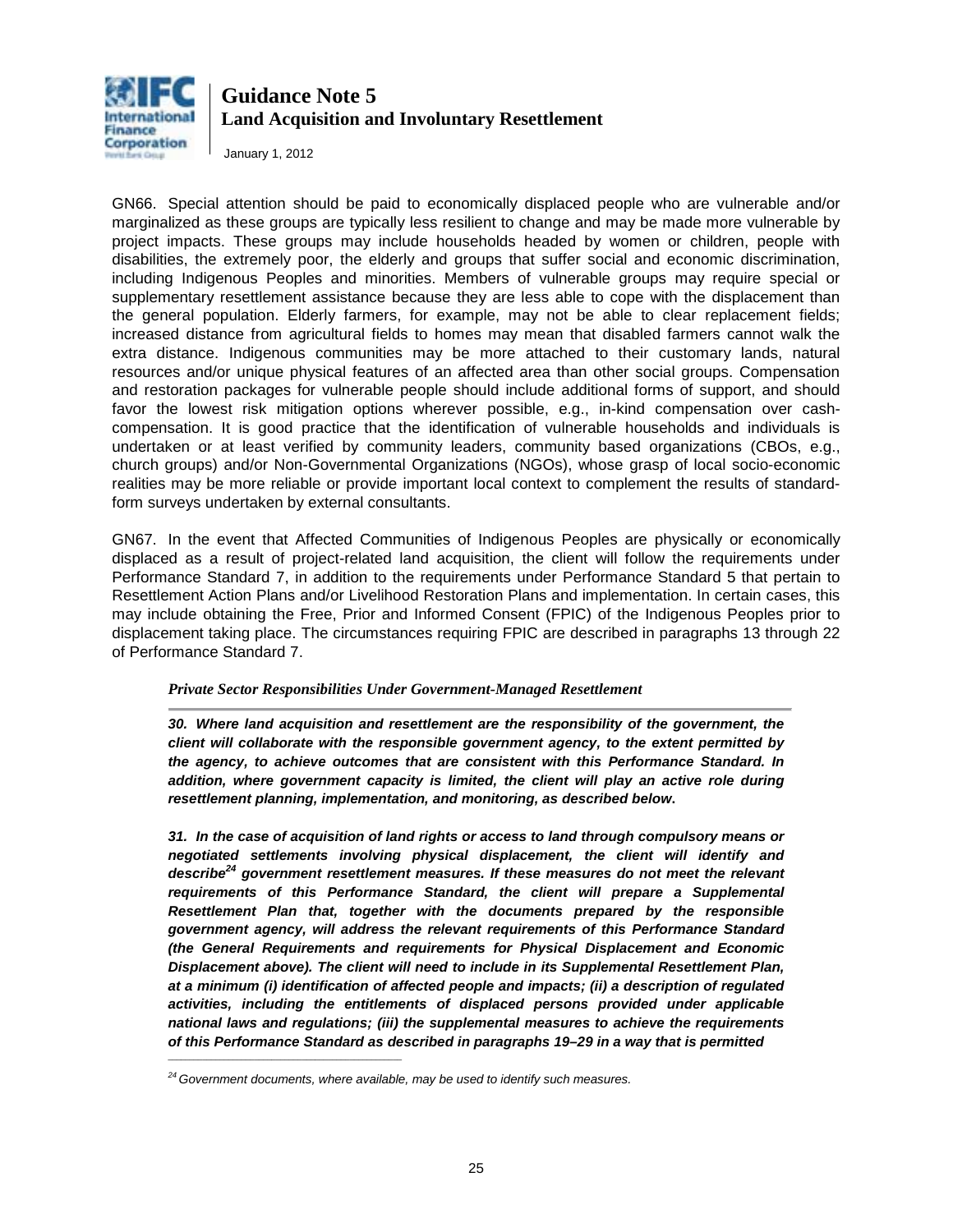

January 1, 2012

*by the responsible agency and implementation time schedule; and (iv) the financial and implementation responsibilities of the client in the execution of its Supplemental Resettlement Plan.* 

*32. In the case of projects involving economic displacement only, the client will identify and describe the measures that the responsible government agency plans to use to compensate Affected Communities and persons. If these measures do not meet the relevant requirements of this Performance Standard, the client will develop an Environmental and Social Action Plan to complement government action. This may include additional compensation for lost assets, and additional efforts to restore lost livelihoods where applicable***.**

<span id="page-25-0"></span>GN68. Host governments are often responsible for planning, and implementing the physical and economic displacement, carrying out the land acquisition, compensation payments, and resettlement in preparation for a private sector project or as a direct sponsor of such projects. The outcome of this process should be consistent with the requirements of Performance Standard 5. In such cases, clients should take an active role during the preparation, implementation and monitoring of the process and should coordinate with the relevant government authorities those aspects of the process that can be facilitated more efficiently by the client or other agents such as consultants or civil society organizations. Whether the client will be permitted to play an active role will depend in part on applicable national law and the judicial and administrative processes and practices of the responsible government agency. Some countries have national legislation guiding the resettlement process though this may not meet all the requirements of this Performance Standard. Government agencies follow national legal requirements, while clients are required to ensure resettlement undertaken on their behalf meets the objectives of this Performance Standard. The client will assess at appraisal the extent to which the client will be able to collaborate with the responsible government agency and agree on the key outcomes that need to be achieved to ensure consistency with Performance Standard 5. Where the client ascertains that the outcome of the government-managed resettlement is unlikely to meet the requirements of Performance Standard 5, and the client is unable or not permitted to fill the gaps required to meet those requirements, consideration should be given to not proceeding with the project.

GN69. Because there is a risk of impoverishment from loss of the income base or livelihoods of the affected households or communities from a protracted expropriation process and depressed compensation under government-managed resettlement, the client will review such expropriation to ascertain consistency with Performance Standard 5.

GN70. Under certain circumstances, a government agency or other authority may provide a client with an unoccupied project site, unencumbered of any current claims, whose prior residents or land users were displaced. If resettlement from the site has occurred in anticipation of the project, but not immediately preceding project implementation, the client should make a determination as to whether those resettled were compensated in a manner consistent with the requirements of Performance Standard 5 and, if not, any corrective action is feasible to address the situation. Under such circumstances, the following factors should be considered: (i) the length of the intervening period between land acquisition and project implementation; (ii) the process, laws and actions by which the resettlement was carried out; (iii) the number of people affected and the significance of the impact of land acquisition; (iv) the relationship between the party that initiated the land acquisition and the client; and (v) the current status and location of the people affected. If corrective action is feasible and would improve the standard of living of the displaced people, the client should undertake corrective measures prior to the implementation of the project.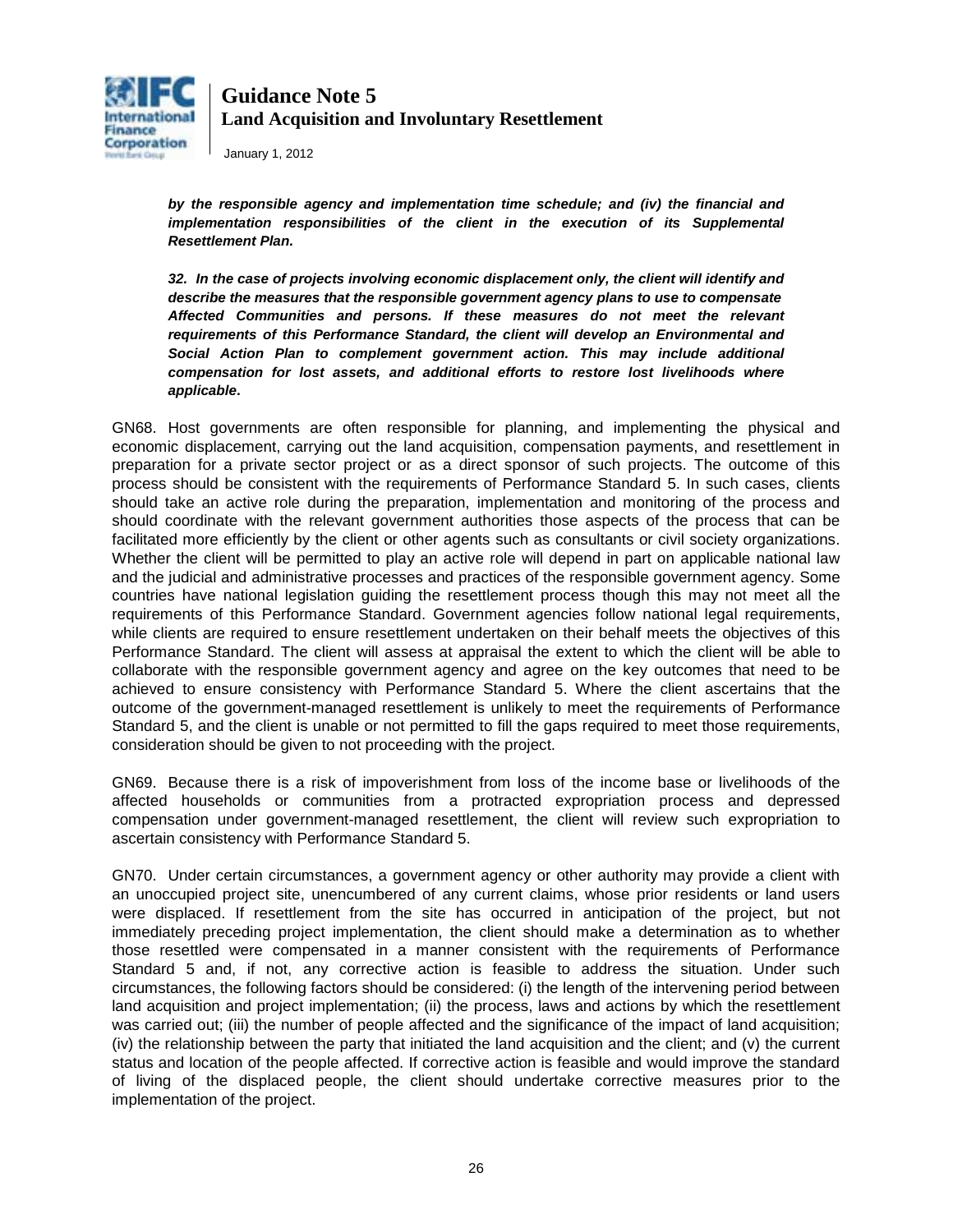

January 1, 2012

GN71. Under government-managed resettlement, the client should collaborate with the appropriate agencies to establish methods for determining and providing adequate compensation to the affected people in the Resettlement Action Plan or Framework. Where national law or policy does not provide for compensation at full replacement cost, or where other gaps exist between national law or policy and the requirements with respect to displaced people detailed in Performance Standard 5, the client should apply alternative measures to achieve outcomes consistent with the objectives of Performance Standard 5. Such measures could range from making or arranging for the payment of supplementary allowances in cash or in kind, to arranging for the provision of dedicated support services. These gaps and measures should be addressed in a Supplemental Action Plan.

GN72. The client should collaborate with local government authorities in the distribution of compensation payments. Those eligible for compensation should be given advance notice of the date, time and place of payments via public announcement. Receipts should be signed by all those receiving compensation payments and retained for auditing purposes. In cases where illiteracy is an issue, culturally acceptable alternative communication and signature processes (for example finger-printing) should be identified. The payment of compensation and resettlement assistance should be monitored and verified by representatives of the client as well as representatives of the Affected Communities, which can often include CBOs. It may be appropriate for the client and the government authorities to engage the services of a registered auditing firm to monitor compensation payments.

GN73. Where the responsible government agency will enable the client to participate in the ongoing monitoring of affected persons, the client should design and carry out a program of monitoring with particular attention to those who are poor and vulnerable so as to track their standards of living and effectiveness of resettlement compensation, assistance, and livelihood restoration. Because resettlement can be stressful on individuals, households and communities, it may have gender-differentiated consequences on nutrition and health status, particularly of children. The client and the responsible agency should agree to an appropriate allocation of responsibilities with respect to completion audits and corrective actions. Where the client is prevented from adequately monitoring the implementation of the Resettlement Plan and there exists a risk that the Plan will not be monitored according to Performance Standard 5, the client may choose not to proceed with the project.

<span id="page-26-0"></span>GN74. While government agencies are often mandated to lead resettlement efforts, experience indicates that there are generally opportunities for clients to either influence or supplement the planning, implementation and monitoring of government-led resettlement to achieve outcomes consistent with Performance Standard 5.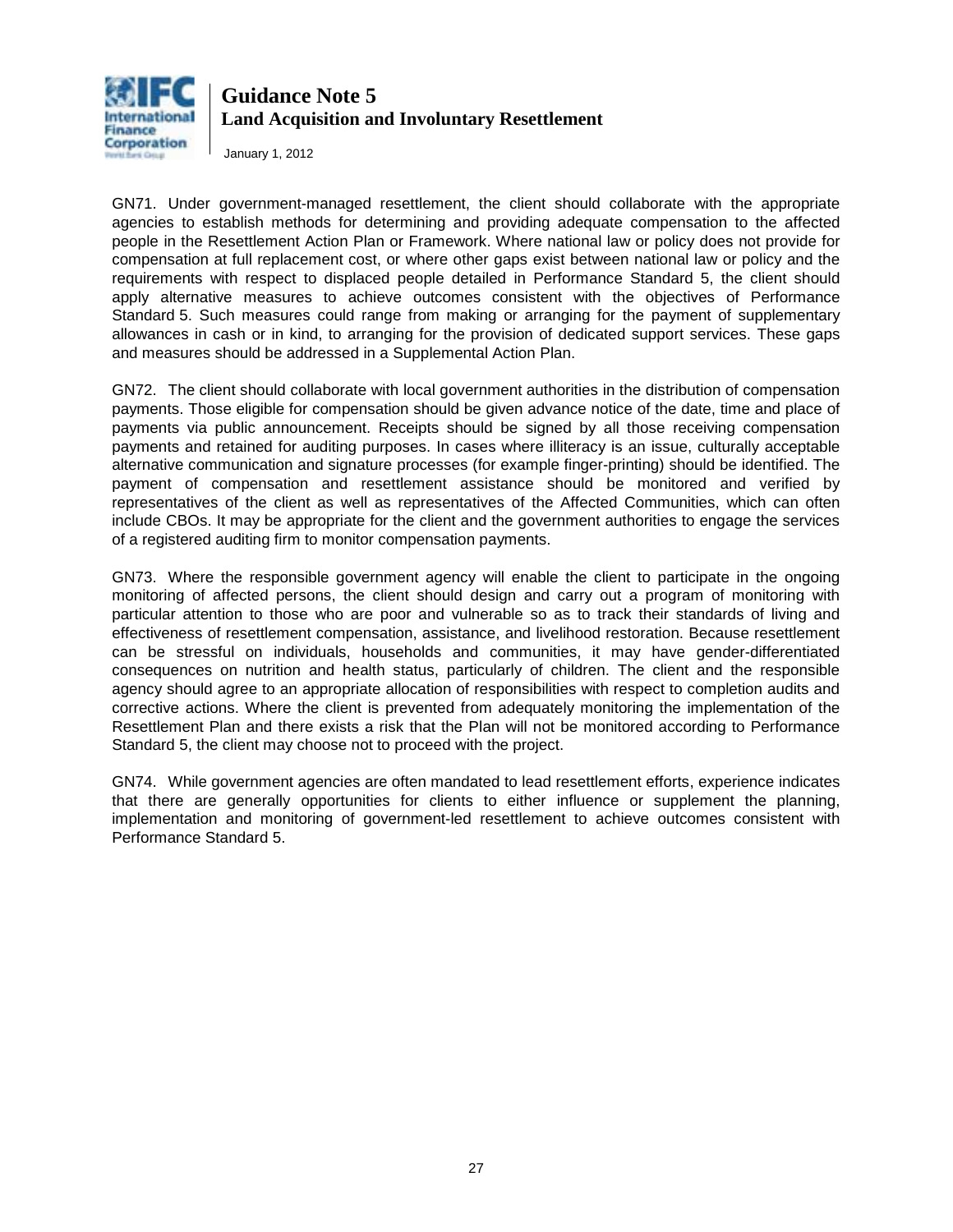

January 1, 2012

### **Annex A**

### **Outline of a Resettlement Action Plan**

- 1. *Description of the project*: General description of the project and identification of the project area.
- 2. *Potential impacts*: Identification of
	- a) the project component or activities that give rise to resettlement;
	- b) the zone of impact of such component or activities;
	- c) the alternatives considered to avoid or minimize resettlement; and
	- d) the mechanisms established to minimize resettlement, to the extent possible, during project implementation.
- 3. *Objectives and studies undertaken:* The main objectives of the resettlement program and a summary of studies undertaken in support of resettlement planning / implementation, e.g., census surveys, socio-economic studies, meetings, site selection studies…etc.
- 4. *Regulatory framework:* Relevant laws of the host country, client policies and procedures, performance standards.
- 5. *Institutional framework:* Political structure, NGOs.
- 6. *Stakeholder engagement:* Summary of public consultation and disclosure associated with resettlement planning, including engagement with affected households, local and/or national authorities, relevant CBOs and NGOs and other identified stakeholders, including host communities. This should include, at a minimum, a list of key stakeholders identified, the process followed (meetings, focus groups etc), issues raised, responses provided, significant grievances (if any) and plan for ongoing engagement throughout the resettlement implementation process.
- 7. *Socioeconomic characteristics*: The findings of socioeconomic studies to be conducted in the early stages of project preparation and with the involvement of potentially displaced people, including results of household and census survey, information on vulnerable groups, information on livelihoods and standards of living, land tenure and transfer systems, use of natural resources, patterns of social interaction, social services and public infrastructure.
- 8. *Eligibility*: Definition of displaced persons and criteria for determining their eligibility for compensation and other resettlement assistance, including relevant cut-off dates.
- 9. *Valuation of and compensation for losses*: The methodology used in valuing losses to determine their replacement cost; and a description of the proposed types and levels of compensation under local law and such supplementary measures as are necessary to achieve replacement cost for lost assets.
- 10. *Magnitude of displacement:* Summary of the numbers of persons, households, structures, public buildings, businesses, croplands, churches, etc., to be affected.
- 11. *Entitlement framework:* Showing all categories of affected persons and what options they were/are being offered, preferably summarized in tabular form.
- 12. *Livelihood restoration measures:* The various measures to be used to improve or restore livelihoods of displaced people.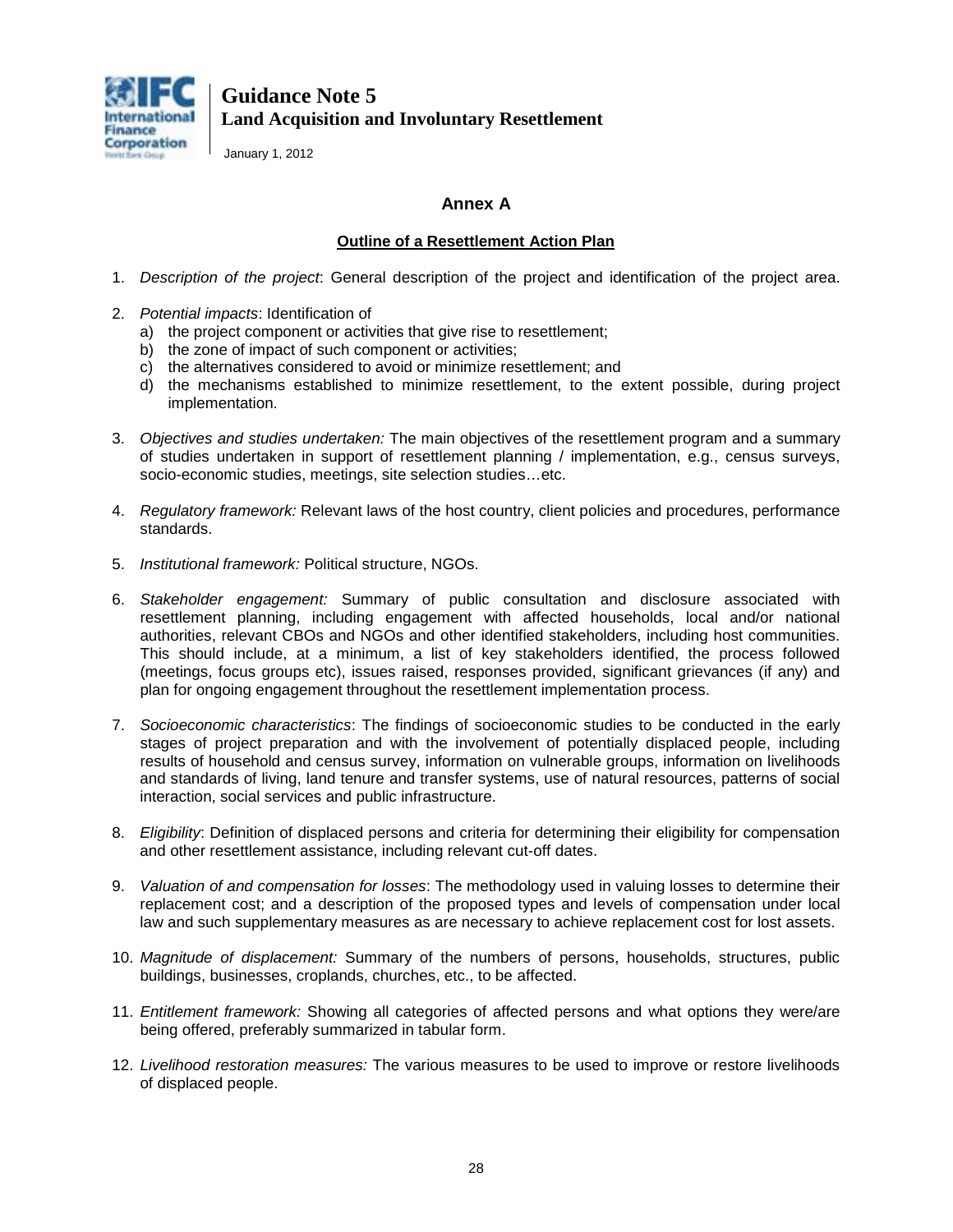

January 1, 2012

- 13. *Resettlement sites:* Including site selection, site preparation, and relocation, alternative relocation sites considered and explanation of those selected, impacts on host communities.
- 14. *Housing, infrastructure, and social services*: Plans to provide (or to finance resettlers' provision of) housing, infrastructure (e.g., water supply, feeder roads), and social services (e.g., schools, health services); plans to ensure comparable services to host populations; any necessary site development, engineering, and architectural designs for these facilities.
- 15. *Grievance procedures:* Affordable and accessible procedures for third-party settlement of disputes arising from resettlement; such grievance mechanisms should take into account the availability of judicial recourse and community and traditional dispute settlement mechanisms.
- 16. *Organizational responsibilities*: The organizational framework for implementing resettlement, including identification of agencies responsible for delivery of resettlement measures and provision of services; arrangements to ensure appropriate coordination between agencies and jurisdictions involved in implementation; and any measures (including technical assistance) needed to strengthen the implementing agencies' capacity to design and carry out resettlement activities; provisions for the transfer to local authorities or resettlers themselves of responsibility for managing facilities and services provided under the project and for transferring other such responsibilities from the resettlement implementing agencies, when appropriate.
- 17. *Implementation schedule*: An implementation schedule covering all resettlement activities from preparation through implementation, including target dates for the achievement of expected benefits to resettlers and hosts, and implementing the various forms of assistance. The schedule should indicate how the resettlement activities are linked to the implementation of the overall project.
- 18. *Costs and budget*: Tables showing itemized cost estimates for all resettlement activities, including allowances for inflation, population growth, and other contingencies; timetables for expenditures; sources of funds; and arrangements for timely flow of funds, and funding for resettlement, if any, in areas outside the jurisdiction of the implementing agencies.
- 19. *Monitoring, evaluation and reporting*: Arrangements for monitoring of resettlement activities by the implementing agency, supplemented by independent monitors to ensure complete and objective information; performance monitoring indicators to measure inputs, outputs, and outcomes for resettlement activities; involvement of the displaced persons in the monitoring process; evaluation of the impact of resettlement for a reasonable period after all resettlement and related development activities have been completed; using the results of resettlement monitoring to guide subsequent implementation.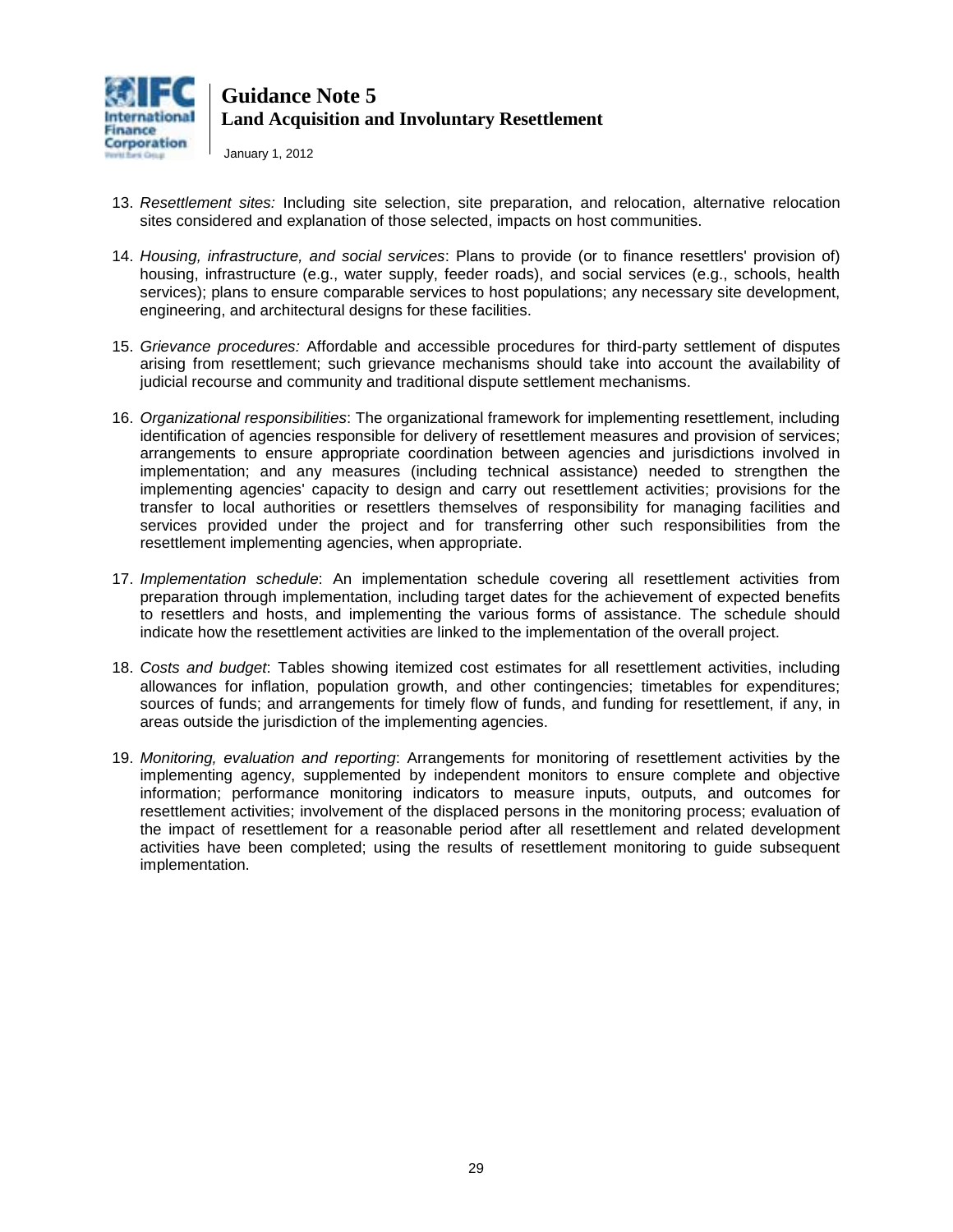

January 1, 2012

### **Annex B**

### **Completion Audit Table of Contents**

- 1. *Executive Summary:* Concise summary of resettlement undertaken to date, need for any on-going resettlement, magnitude of displacement, activities undertaken, grievances and key issues addressed, outstanding and on-going monitoring and evaluation processes and key recommendations.
- 2. *Background:* A brief description of the monitoring process to date covering the project and impacted communities, magnitude of displacement, key resettlement and livelihood impacts, legal framework, eligibility criteria and entitlement framework, timing of the various components of physical and economic displacement undertaken, resettlement and/or livelihood restoration activities and compensation provided and major or outstanding issues or grievances.
- 3. *Review Objectives:* Outline of the main objectives of the resettlement and/or livelihood restoration plan and a summary of studies and activities undertaken in support of resettlement implementation and livelihood restoration (e.g., preliminary and on-going consultation, stakeholder mapping and census surveys, asset surveys, socio-economic baseline studies, participatory planning meetings, site selection studies, organizational structures for implementation), and assessment of the process and evaluation of the outcome (including any participatory monitoring and evaluation methodologies used).
- 4. *Key Findings:* Issues to be considered may include, among others:[1](#page-20-0)
	- Extent of public information and consultation in advance of land acquisition, and adequacy of ongoing consultation
	- Types of compensation provided and adequacy of that compensation (e.g., sufficient to cover replacement costs of lost assets, housing conditions, compensation/entitlements, income restoration and livelihood sustainability measures)
	- Level of participation of affected people in decisions regarding compensation rates, location of new resettlement sites and options for livelihood restoration
	- Adequacy of replacement housing in terms of physical structure, location, and access to resources and services (such as health, education, water and sanitation, transportation, social and medical security, agricultural and pastoral land, employment opportunities and training and community development initiatives);
	- Effectiveness of livelihood restoration measures
	- Integration into host communities
	- Impact on cultural property
	- Measures taken to protect (affected) vulnerable persons and groups
	- Adequacy of the grievance redress process and outcomes
	- Monitoring and evaluation process and outcomes.
- 5. *Conclusion and Key Recommendations/Corrective Actions:* Concise summary of conclusions and recommendations, and for any gaps or outstanding issues, provide a proposed time bound Corrective Action Plan with Key Actions, dedicated Human Resources, proposed Timeline for close-out and a Budget.

 $\overline{a}$  $1$  Content will vary on a project-by-project basis, depending on the level of impact and local circumstances.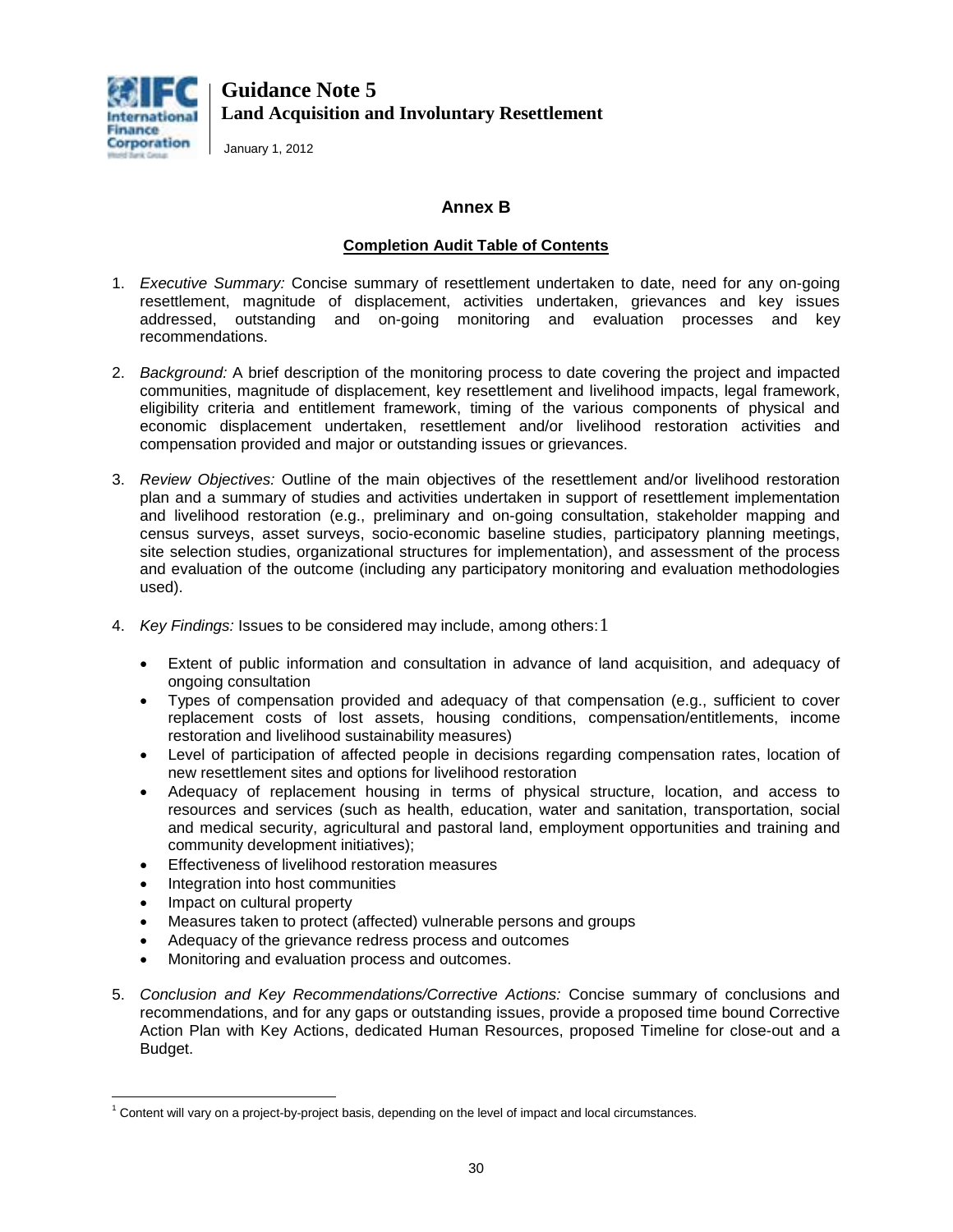

January 1, 2012

### **Annotated Bibliography**

- Cernea, Michael M. 1997. "The Risks and Reconstruction Model for Resettling Displaced Populations." *World Development* 25 (10): 1569–87.
	- ———. 2000. "Risks, Safeguards, and Reconstruction: A Model for Population Displacement and Resettlement." In *Risks and Reconstruction: Experiences of Resettlers and Refugees Experiences*, edited by Michael M. Cernea and Chris McDowell, 11–55. Washington, DC: World Bank.
- GRI (Global Reporting Initiative) and IFC (International Finance Corporation)*. Embedding Gender in Sustainability Reporting: A Practitioner's Guide.* Amsterdam: GRI; Washington, DC: IFC. [http://www1.ifc.org/wps/wcm/connect/Topics\\_ext\\_content/ifc\\_external\\_corporate\\_site/IFC%20Su](http://www1.ifc.org/wps/wcm/connect/Topics_ext_content/ifc_external_corporate_site/IFC%20Sustainability/Publications/Publications_Report_GenderSustainabilityReporting__WCI__1319577300362?id=032d1d8048d2eb75bed7bf4b02f32852&WCM_Page.ResetAll=TRUE&CACHE=NONE&CONTENTCACHE=NONE&CONNECTORCACHE=NONE&SRV=Page) [stainability/Publications/Publications\\_Report\\_GenderSustainabilityReporting\\_\\_WCI\\_\\_131957730](http://www1.ifc.org/wps/wcm/connect/Topics_ext_content/ifc_external_corporate_site/IFC%20Sustainability/Publications/Publications_Report_GenderSustainabilityReporting__WCI__1319577300362?id=032d1d8048d2eb75bed7bf4b02f32852&WCM_Page.ResetAll=TRUE&CACHE=NONE&CONTENTCACHE=NONE&CONNECTORCACHE=NONE&SRV=Page) [0362?id=032d1d8048d2eb75bed7bf4b02f32852&WCM\\_Page.ResetAll=TRUE&CACHE=NONE&](http://www1.ifc.org/wps/wcm/connect/Topics_ext_content/ifc_external_corporate_site/IFC%20Sustainability/Publications/Publications_Report_GenderSustainabilityReporting__WCI__1319577300362?id=032d1d8048d2eb75bed7bf4b02f32852&WCM_Page.ResetAll=TRUE&CACHE=NONE&CONTENTCACHE=NONE&CONNECTORCACHE=NONE&SRV=Page) [CONTENTCACHE=NONE&CONNECTORCACHE=NONE&SRV=Page](http://www1.ifc.org/wps/wcm/connect/Topics_ext_content/ifc_external_corporate_site/IFC%20Sustainability/Publications/Publications_Report_GenderSustainabilityReporting__WCI__1319577300362?id=032d1d8048d2eb75bed7bf4b02f32852&WCM_Page.ResetAll=TRUE&CACHE=NONE&CONTENTCACHE=NONE&CONNECTORCACHE=NONE&SRV=Page). The 77-page book describes how gender roles and rights differ in various countries. See also the Women, Business and the Law database at<http://wbl.worldbank.org/> and explore the topics.
- IFC (International Finance Corporation). 2001. *Handbook for Preparing a Resettlement Action Plan.* Washington, DC: IFC.

[http://www1.ifc.org/wps/wcm/connect/topics\\_ext\\_content/ifc\\_external\\_corporate\\_site/ifc+sustaina](http://www1.ifc.org/wps/wcm/connect/topics_ext_content/ifc_external_corporate_site/ifc+sustainability/publications/publications_handbook_rap__wci__1319577659424) [bility/publications/publications\\_handbook\\_rap\\_\\_wci\\_\\_1319577659424.](http://www1.ifc.org/wps/wcm/connect/topics_ext_content/ifc_external_corporate_site/ifc+sustainability/publications/publications_handbook_rap__wci__1319577659424) The 100-page book provides step-by-step guidance through the resettlement planning process and includes practical tools such as implementation checklists, sample surveys, and monitoring frameworks. It also gives detailed guidance on opportunities to derive appropriate development benefits from the project.

———. 2007. *Stakeholder Engagement: A Good Practice Handbook for Companies Doing Business in Emerging Markets*. Washington, DC: IFC. [http://www1.ifc.org/wps/wcm/connect/Topics\\_ext\\_content/ifc\\_external\\_corporate\\_site/IFC%20Su](http://www1.ifc.org/wps/wcm/connect/Topics_ext_content/ifc_external_corporate_site/IFC%20Sustainability/Publications/Publications_Handbook_StakeholderEngagement__WCI__1319577185063?id=9036808048d2ea68ba36bf4b02f32852&WCM_Page.ResetAll=TRUE&CACHE=NONE&CONTENTCACHE=NONE&CONNECTORCACHE=NONE&SRV=Page) [stainability/Publications/Publications\\_Handbook\\_StakeholderEngagement\\_\\_WCI\\_\\_13195771850](http://www1.ifc.org/wps/wcm/connect/Topics_ext_content/ifc_external_corporate_site/IFC%20Sustainability/Publications/Publications_Handbook_StakeholderEngagement__WCI__1319577185063?id=9036808048d2ea68ba36bf4b02f32852&WCM_Page.ResetAll=TRUE&CACHE=NONE&CONTENTCACHE=NONE&CONNECTORCACHE=NONE&SRV=Page) [63?id=9036808048d2ea68ba36bf4b02f32852&WCM\\_Page.ResetAll=TRUE&CACHE=NONE&C](http://www1.ifc.org/wps/wcm/connect/Topics_ext_content/ifc_external_corporate_site/IFC%20Sustainability/Publications/Publications_Handbook_StakeholderEngagement__WCI__1319577185063?id=9036808048d2ea68ba36bf4b02f32852&WCM_Page.ResetAll=TRUE&CACHE=NONE&CONTENTCACHE=NONE&CONNECTORCACHE=NONE&SRV=Page) [ONTENTCACHE=NONE&CONNECTORCACHE=NONE&SRV=Page.](http://www1.ifc.org/wps/wcm/connect/Topics_ext_content/ifc_external_corporate_site/IFC%20Sustainability/Publications/Publications_Handbook_StakeholderEngagement__WCI__1319577185063?id=9036808048d2ea68ba36bf4b02f32852&WCM_Page.ResetAll=TRUE&CACHE=NONE&CONTENTCACHE=NONE&CONNECTORCACHE=NONE&SRV=Page) The 201-page book explains new approaches and forms of engagement with affected local communities, including guidance on both grievance mechanisms and the engagement of women.

———.2009. "Addressing Grievances from Project-Affected Communities: Guidance for Projects and Companies on Designing Grievance Mechanisms." Good Practice Note 7, IFC, Washington, DC. [http://www1.ifc.org/wps/wcm/connect/Topics\\_ext\\_content/ifc\\_external\\_corporate\\_site/IFC%20Su](http://www1.ifc.org/wps/wcm/connect/Topics_ext_content/ifc_external_corporate_site/IFC%20Sustainability/Publications/Publications_GPN_Grievances?id=c45a0d8048d2e632a86dbd4b02f32852&WCM_Page.ResetAll=TRUE&CACHE=NONE&CONTENTCACHE=NONE&CONNECTORCACHE=NONE&SRV=Page) [stainability/Publications/Publications\\_GPN\\_Grievances?id=c45a0d8048d2e632a86dbd4b02f3285](http://www1.ifc.org/wps/wcm/connect/Topics_ext_content/ifc_external_corporate_site/IFC%20Sustainability/Publications/Publications_GPN_Grievances?id=c45a0d8048d2e632a86dbd4b02f32852&WCM_Page.ResetAll=TRUE&CACHE=NONE&CONTENTCACHE=NONE&CONNECTORCACHE=NONE&SRV=Page) [2&WCM\\_Page.ResetAll=TRUE&CACHE=NONE&CONTENTCACHE=NONE&CONNECTORCA](http://www1.ifc.org/wps/wcm/connect/Topics_ext_content/ifc_external_corporate_site/IFC%20Sustainability/Publications/Publications_GPN_Grievances?id=c45a0d8048d2e632a86dbd4b02f32852&WCM_Page.ResetAll=TRUE&CACHE=NONE&CONTENTCACHE=NONE&CONNECTORCACHE=NONE&SRV=Page) [CHE=NONE&SRV=Page.](http://www1.ifc.org/wps/wcm/connect/Topics_ext_content/ifc_external_corporate_site/IFC%20Sustainability/Publications/Publications_GPN_Grievances?id=c45a0d8048d2e632a86dbd4b02f32852&WCM_Page.ResetAll=TRUE&CACHE=NONE&CONTENTCACHE=NONE&CONNECTORCACHE=NONE&SRV=Page)

UN-HABITAT (United Nations Human Settlement Programme). 2003. *Handbook on Best Practices, Security of Tenure and Access to Land.* Nairobi: UN-HABITAT. [http://www.unhabitat.org/pmss/listItemDetails.aspx?publicationID=1587.](http://www.unhabitat.org/pmss/listItemDetails.aspx?publicationID=1587) This 117-page book identifies recent innovations at the global level in the field of land management, and it pinpoints land-tenure trends.